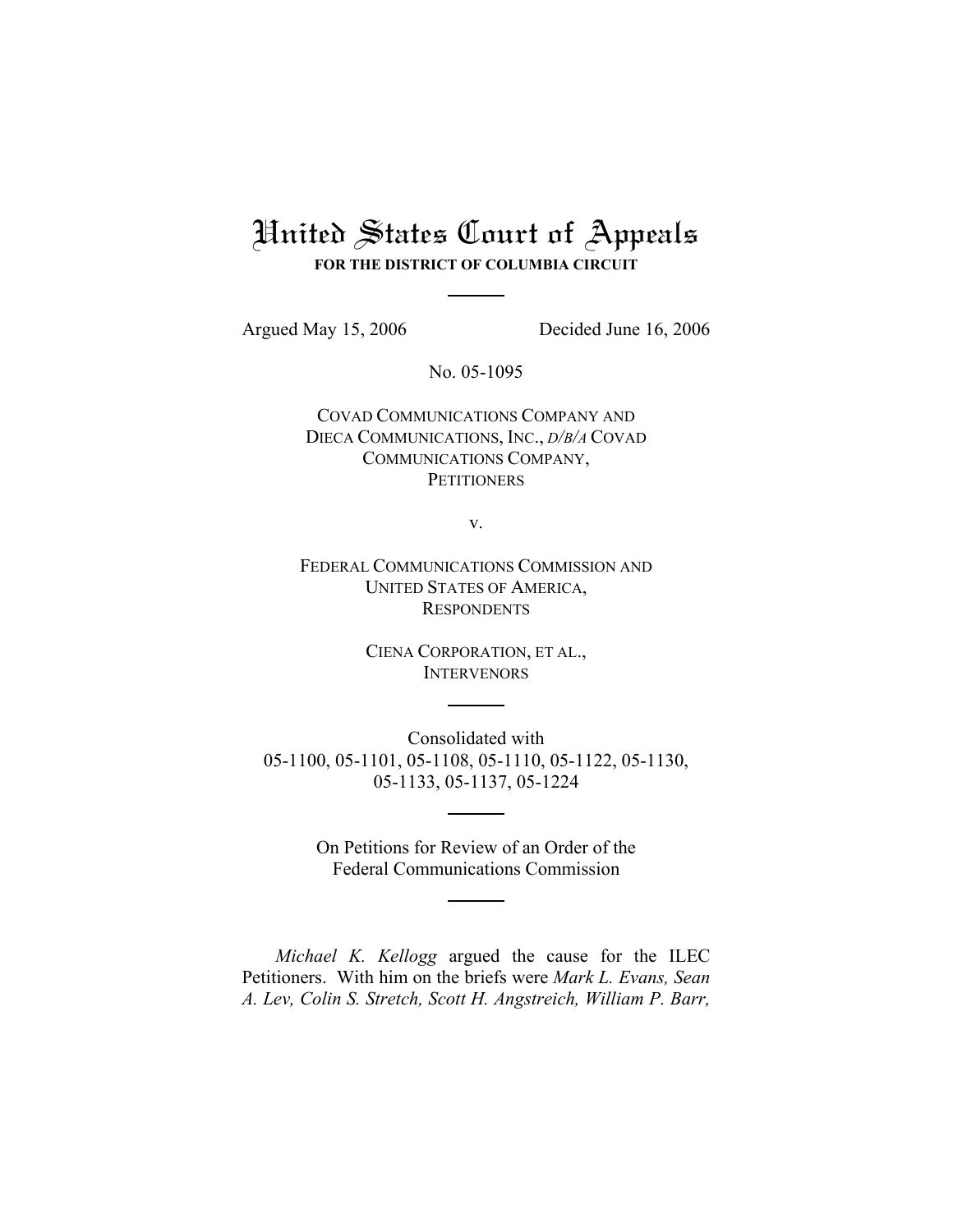*Michael E. Glover, Edward Shakin, James D. Ellis, Gary L. Phillips, Christopher Heimann, James P. Lamoureux, Robert B. McKenna, Marc Gary, James G. Harralson*, and *Bennett L. Ross*. *Jennifer M. Kashatus* entered an appearance.

*Bruce D. Sokler* and *Genevieve Morelli* argued the cause for the CLEC Petitioners and Intervenors in support. With them on the briefs were *Michael H. Pryor, Fernando R. Laguarda, Brad E. Mutschelknaus, Steven A. Augustino, Jason Oxman, Andrew D. Lipman, Russell M. Blau, Eric J. Branfman, Patrick J. Donovan, Joshua M. Bobeck, David P. Murray, Randy J. Branitsky*, and *Thomas Jones*.

*Christopher J. White* argued the cause and filed the briefs for petitioner New Jersey Division of the Ratepayer Advocate.

*David C. Bergmann* was on the brief for petitioner National Association of State Utility Consumer Advocates.

*John E. Ingle*, Deputy Associate General Counsel, Federal Communications Commission, argued the cause for respondents. With him on the brief were *Thomas O. Barnett*, Acting Assistant Attorney General, U.S. Department of Justice, *Catherine G. O'Sullivan* and *Nancy C. Garrison*, Attorneys, *Samuel L. Feder*, General Counsel, Federal Communications Commission, *Jacob M. Lewis*, Associate General Counsel, and *James M. Carr* and *Christopher L. Killion*, Counsel.

*David P. Murray* argued the cause for CLEC Intervenors in support of respondents. With him on the brief were *Randy J. Branitsky, Thomas Jones, Bruce D. Sokler, Michael H. Pryor, Fernando R. Laguarda, Jason Oxman, Andrew D. Lipman, Russell M. Blau, Eric J. Branfman, Patrick J. Donovan, Joshua M. Bobeck, Brad E. Mutschelknaus, Genevieve Morelli*, and *Steven A. Augustino*.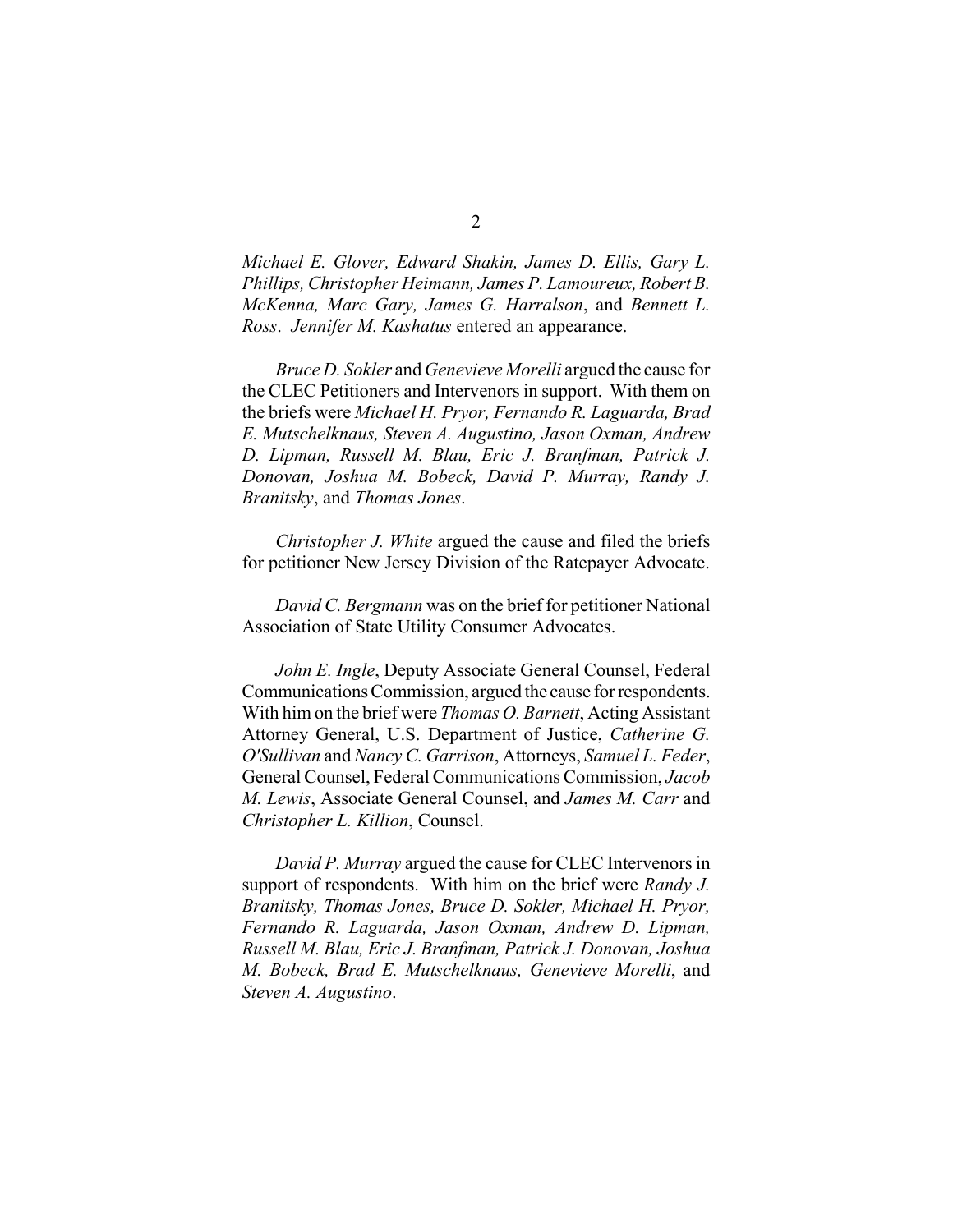*Michael K. Kellogg* argued the cause for ILEC Intervenors and Ciena Corporation in support of respondents. With him on the brief were *Mark L. Evans, Sean A. Lev, Colin S. Stretch, Scott H. Angstreich, William P. Barr, Michael E. Glover, Edward Shakin, James D. Ellis, Gary L. Phillips, Christopher Heimann, James P. Lamoureux, Robert B. McKenna, Stephen L. Goodman, Marc Gary, James G. Harralson*, and *Bennett L. Ross*.

Before: GINSBURG, *Chief Judge*, and SENTELLE and GRIFFITH, *Circuit Judges*.

Opinion for the Court filed by *Circuit Judge* SENTELLE.

SENTELLE, *Circuit Judge*: The Federal Communications Commission ("FCC" or "the Commission") has thrice attempted—unsuccessfully—to implement the "unbundling" provisions of the Telecommunications Act of 1996, Pub. L. No. 104-104, 110 Stat. 56 ("the Act" or "the 1996 Act"). This case involves a series of petitions for review of the FCC's fourth attempt. Because we conclude the Commission's fourth try is a charm, we deny all of the petitions for review.

I

The 1996 Act sought to foster a competitive market in telecommunications. To minimize the characteristics of natural monopoly in the market,<sup>1</sup> the Act gave the FCC broad powers to

<sup>1</sup> *See Verizon Commc'ns, Inc. v. FCC*, 535 U.S. 467, 544-45 (2002) (Breyer, J., concurring in part and dissenting in part) (describing the history and structure of the 1996 Act and inferring that Congress intended the 1996 Act to mitigate the incumbents' natural-monopoly advantages).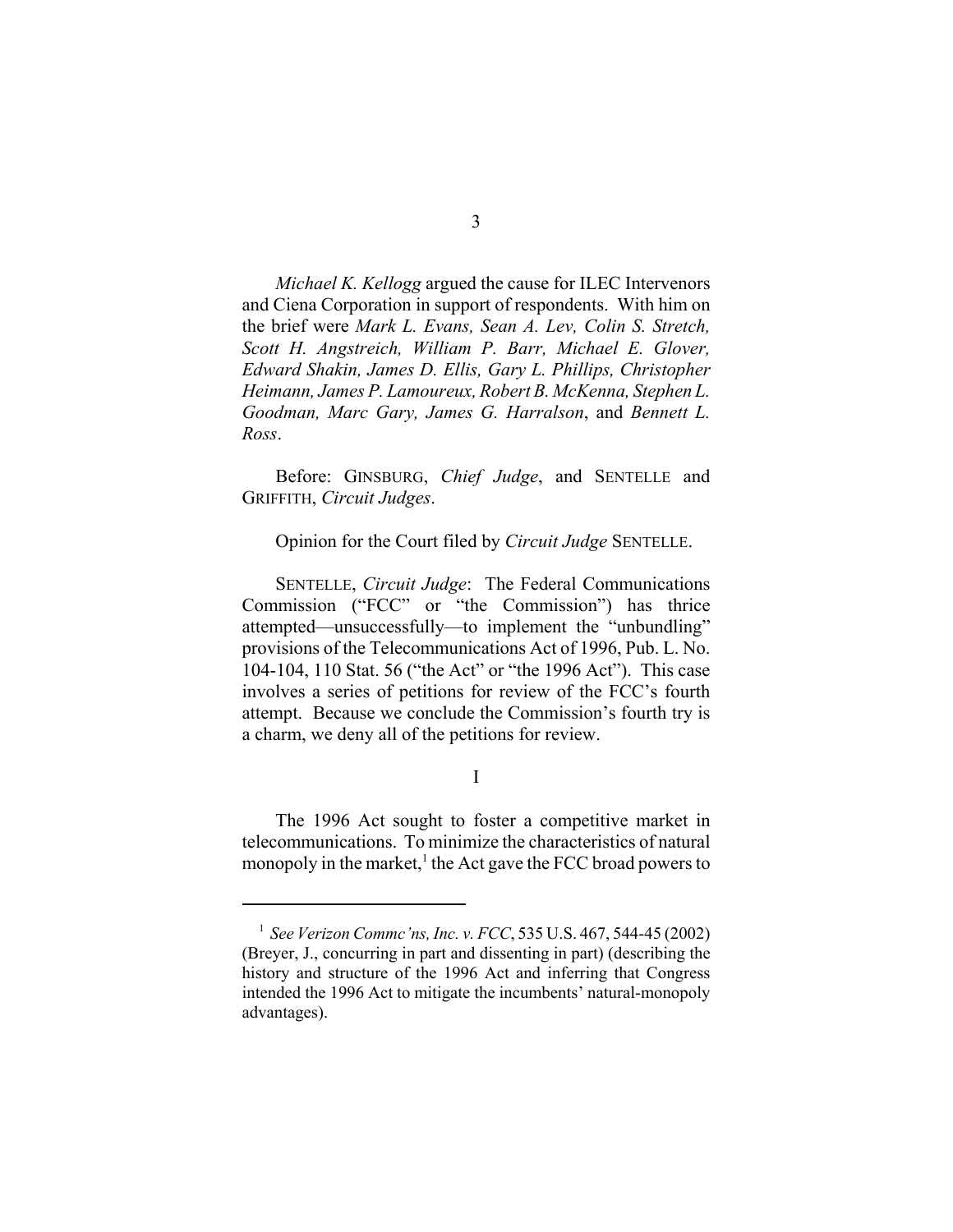require incumbent local exchange carriers ("ILECs") to make unbundled network elements ("UNEs") available to competitive local exchange carriers ("CLECs"), 47 U.S.C.  $\S 251(c)(3)$ , (d); *see also id.* § 153(29) (defining a "network element" as "a facility or equipment used in the provision of a telecommunications service"). Thus, the Commission may require the ILECs to offer pieces of their networks as unbundled building blocks, which the CLECs can lease, repackage, and use to compete against the ILECs in telecommunications markets across the country.

Congress left to the Commission the choice of elements to be "unbundled," specifying that it must "consider, *at a minimum*, whether . . . the failure to provide access to such network elements would *impair* the ability of the telecommunications carrier seeking access to provide the services that it seeks to offer." *Id.* § 251(d)(2) (emphases added). Relying upon the implicit breadth of its "at a minimum" authority and its discretion to interpret the meaning of "impair[ment]," the FCC in this case amended its unbundling determinations for three types of UNEs: "switches" (devices that direct calls to their destinations in the same way switchboard operators once did), "transport trunks" (wires that carry calls between switches), and "local loops" (wires that run from switches over the "last mile" to consumers' telephones). The propriety *vel non* of those determinations is the crux of this case.

A

The basics of unbundling are relatively simple. Suppose a CLEC (such as Covad) wants to serve customers in Washington, D.C. One way of doing so is for Covad to purchase its own switches, trunks, and loops, which it can then use to offer service to its new customers. However, given that the local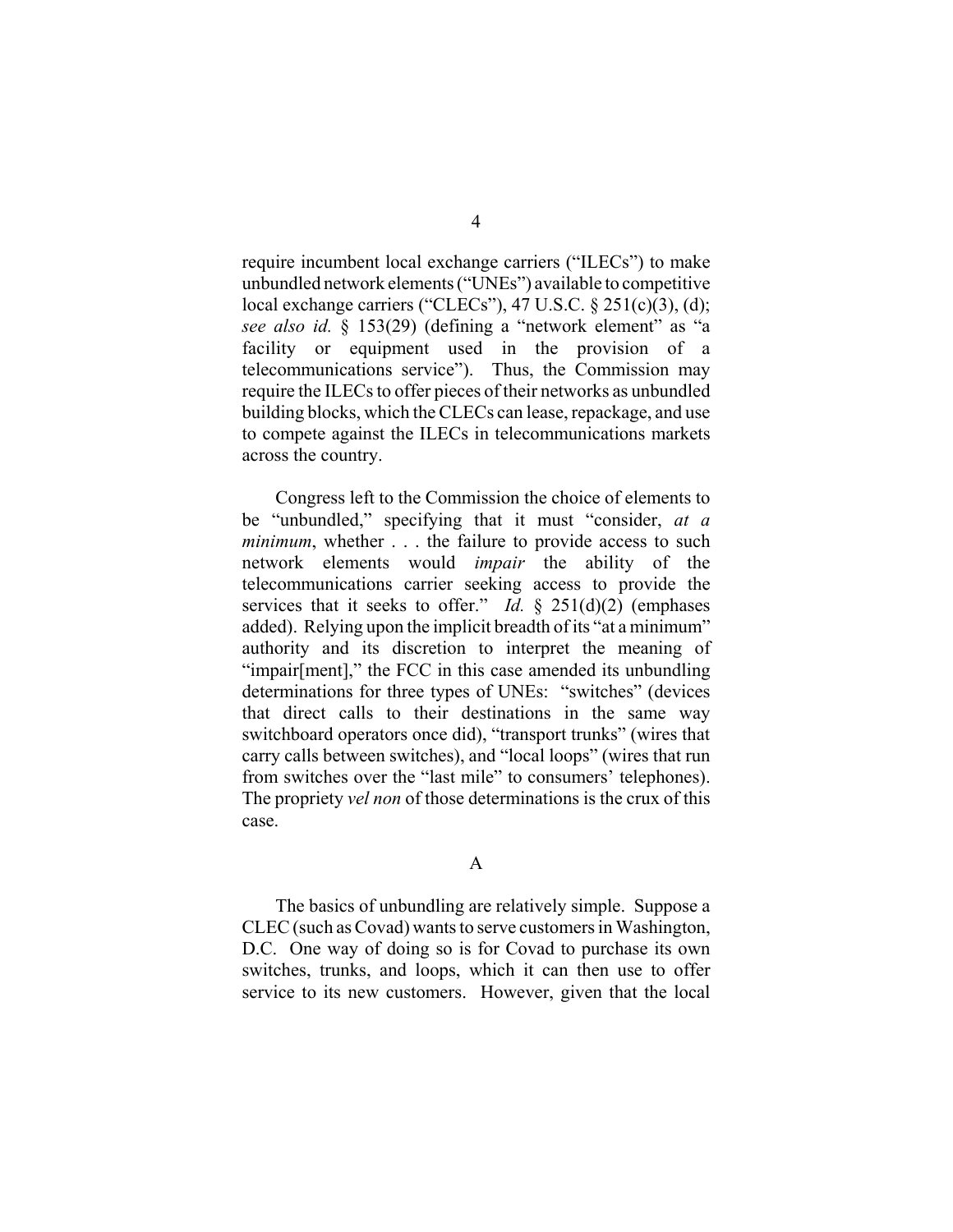ILEC (*e.g.*, Verizon) has already deployed switches, trunks, and loops to serve the market, it might be economically impossible for Covad to duplicate competitively Verizon's infrastructure. Through regulatory unbundling, however, Covad might be able to lease Verizon's switches, trunks, and loops as UNEs. Covad could then use combinations of UNEs to cobble together a network and compete against Verizon in Washington.

Under the Act, Covad must pay Verizon for every "facility" and every piece of "equipment" the former requests from the latter on an unbundled basis. *See id.* § 153(29); *id.* § 252(d)(1). After a hard-fought litigation battle, the Commission concluded that UNE prices must be based on each element's Total Element Long-Run Incremental Cost ("TELRIC"). *See* 47 C.F.R. § 51.505(b); *Verizon Commc'ns, Inc. v. FCC*, 535 U.S. 467, 523 (2002) (upholding the FCC's TELRIC pricing methodology for UNEs as "a reasonable policy" choice). TELRIC rates are akin to wholesale prices because CLECs are supposed to be economically able to rent UNEs and then use them to sell telecom services to their retail customers.

The ILECs unsurprisingly dislike seeing their own networks wielded as competitive weapons by CLECs—especially when the CLECs enjoy access to UNEs at TELRIC rates. The ILECs therefore champion the use of substitute products that allow CLECs to compete without demanding access to the ILECs' individual network elements. For our purposes, the only relevant substitute product is the tariffed special access service ("TSAS"). Basically, Covad can purchase TSASs from Verizon (at prices *above* the TELRIC rates associated with UNEs), and the TSASs allow Covad to complete point-to-point calls over dedicated lines. *See*, *e.g.*, *In the Matter of Implementation of the Local Competition Provisions of the Telecommunications Act of 1996*, Third Report and Order and Fourth Further Notice of Proposed Rulemaking, 15 F.C.C.R. 3696, 3912 (1999) ("*UNE*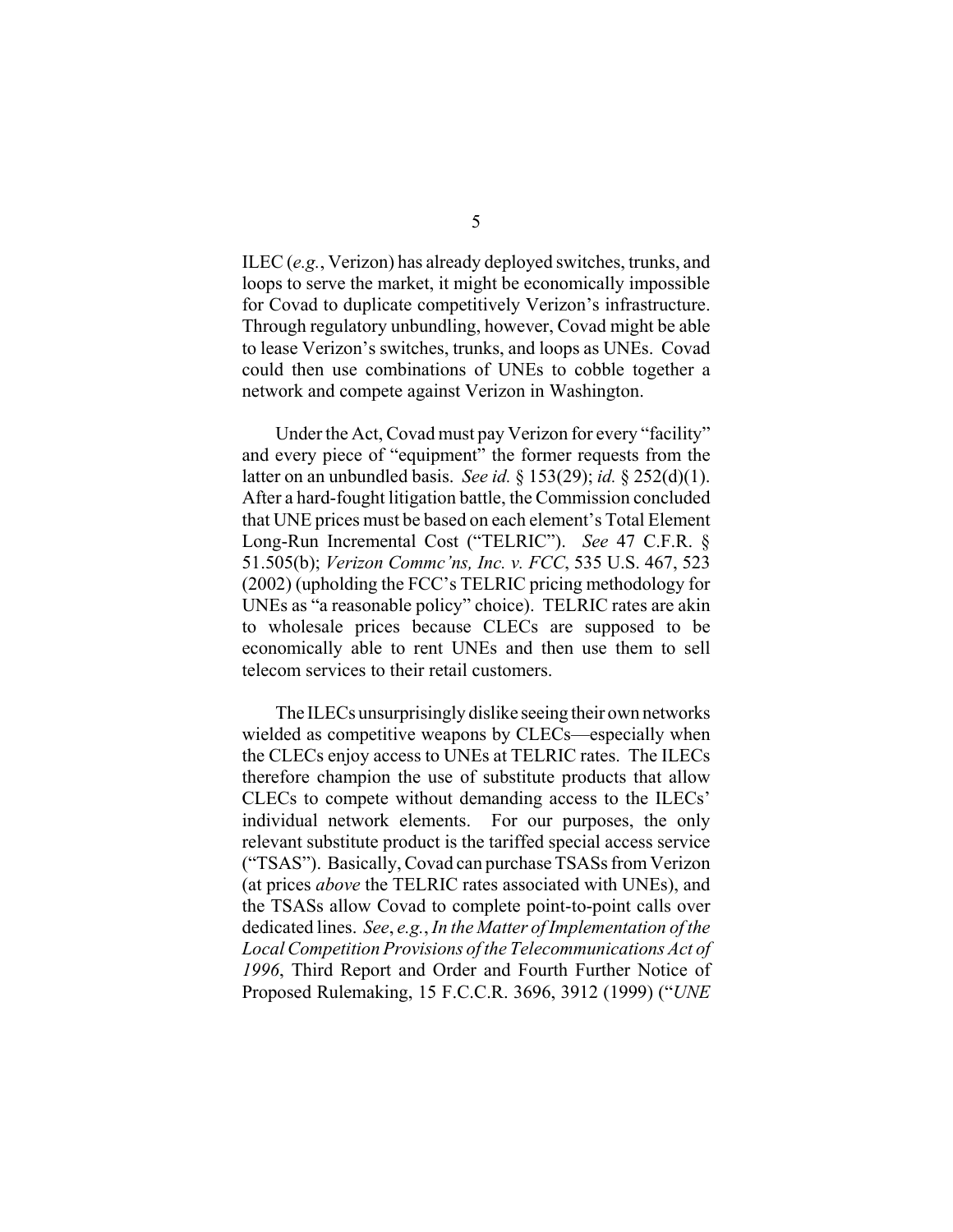*Remand Order*"). Thus, instead of purchasing or renting a loop, switch, space in a central office, and a transport trunk to complete a call, a CLEC might simply pay the higher TSAS rate for a dedicated line (which does not require separate switching or transport).

Given the lower cost of UNEs, the CLECs favor widespread unbundling, while ILECs favor fewer UNEs and the greater availability of higher-priced TSASs. This tug-of-war—between CLECs advocating more unbundling and ILECs advocating less—has been the nub of an ongoing, decade-long dispute between incumbents and their would-be competitors. To explain today's unbundling battle, we begin with the skirmishes that preceded it.

B

The ILECs' and CLECs' power struggle over UNEs began shortly after the passage of the 1996 Act. In its first attempt to interpret the Act's "impairment" standard, the Commission concluded that a CLEC was entitled to a given UNE "if the quality of the service the entrant can offer, absent access to the requested element, declines and/or the cost of providing the service rises." *In the Matter of Implementation of the Local Competition Provisions in the Telecommunications Act of 1996*, First Report and Order, 11 F.C.C.R. 15499, 15643 (1996).

The Supreme Court found this interpretation of "impair" unreasonable in two respects. First, the Commission had erroneously refused to consider whether a CLEC could selfprovision or acquire the requested element from a third party. *AT&T Corp. v. Iowa Utils. Bd.*, 525 U.S. 366, 389-92 (1999). Second, the Commission had considered any increase in cost or decrease in quality, no matter how small, sufficient to establish impairment—a result the Court concluded could not be squared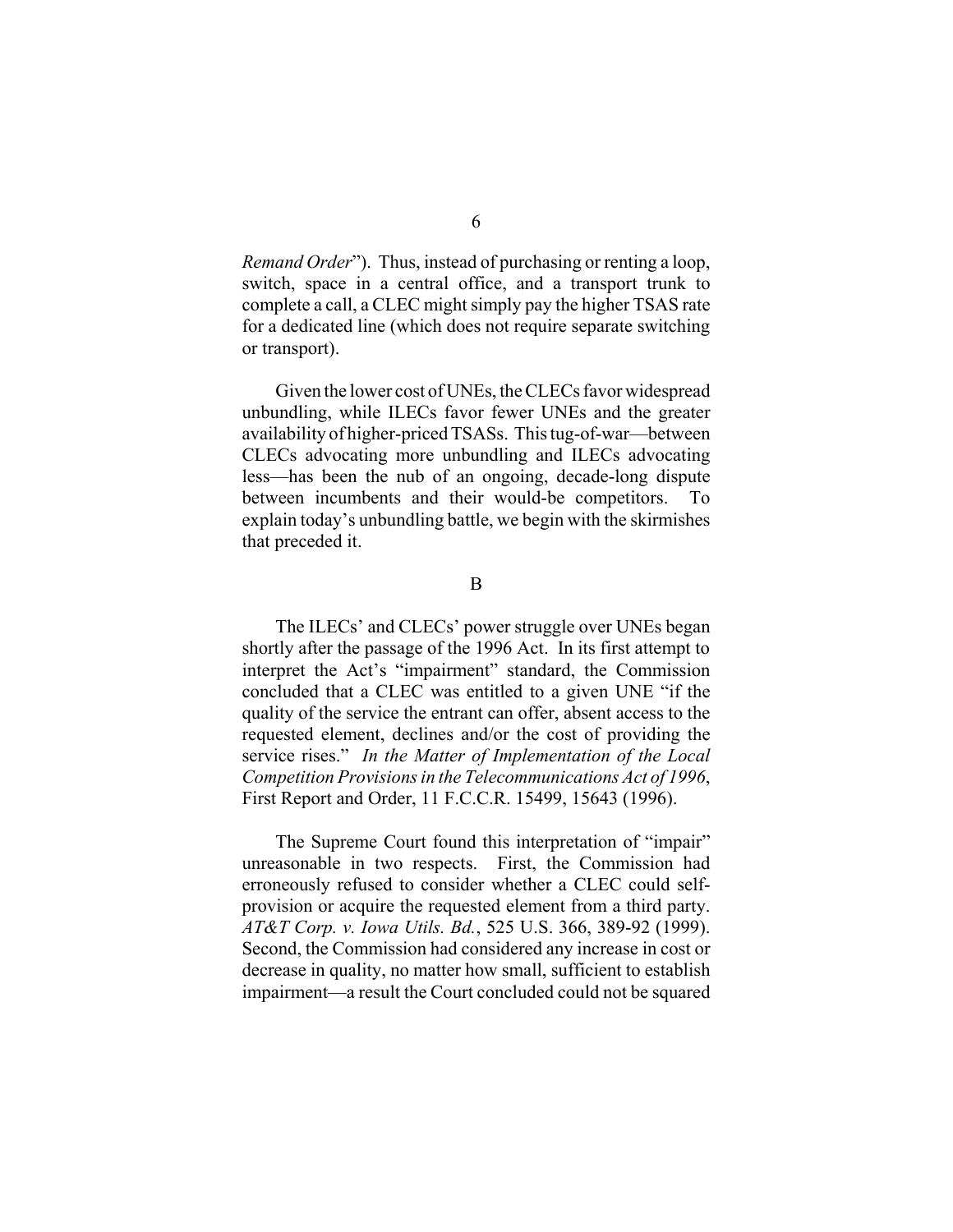with the "ordinary and fair meaning" of the word "impair." *Id.* at 389-90 & n.11. The Court admonished the FCC that in assessing which cost differentials would "impair" a new entrant's competition within the meaning of the statute, it must "apply some limiting standard, rationally related to the goals of the Act." *Id.* at 388 (emphasis omitted).

On remand from *Iowa Utilities*, the Commission ruled that a would-be entrant is "impaired" if, "taking into consideration the availability of alternative elements outside the incumbent's network, including self-provisioning by a requesting carrier or acquiring an alternative from a third-party supplier, lack of access to that element materially diminishes a requesting carrier's ability to provide the services it seeks to offer." *UNE Remand Order*, 15 F.C.C.R. at 3725. We held the Commission's "impairment" standard was unlawful because it did not differentiate between those cost disparities that a new entrant in any market would be likely to face and those that arise from market characteristics "linked (in some degree) to natural monopoly . . . that would make genuinely competitive provision of an element's function wasteful." *U.S. Telecom Ass'n v. FCC*, 290 F.3d 415, 427 (D.C. Cir. 2002) ("*USTA I*"), *cert. denied sub nom. WorldCom, Inc. v. U.S. Telecom Ass'n*, 538 U.S. 940 (2003). *USTA I* concluded that the Commission's broad concept of impairment failed to "balance" the costs and benefits of unbundling. *See id.* at 427-28.

*USTA I* also instructed the Commission to make nuanced impairment determinations. *Id.* at 422. Though the Act does not necessarily require the Commission to determine "on a localized state-by-state or market-by-market basis which unbundled elements are to be made available," *id.* at 425, it does require "a more nuanced concept of impairment than is reflected in findings . . . detached from any specific markets or market categories," *id.* at 426. Thus, the Commission is obligated to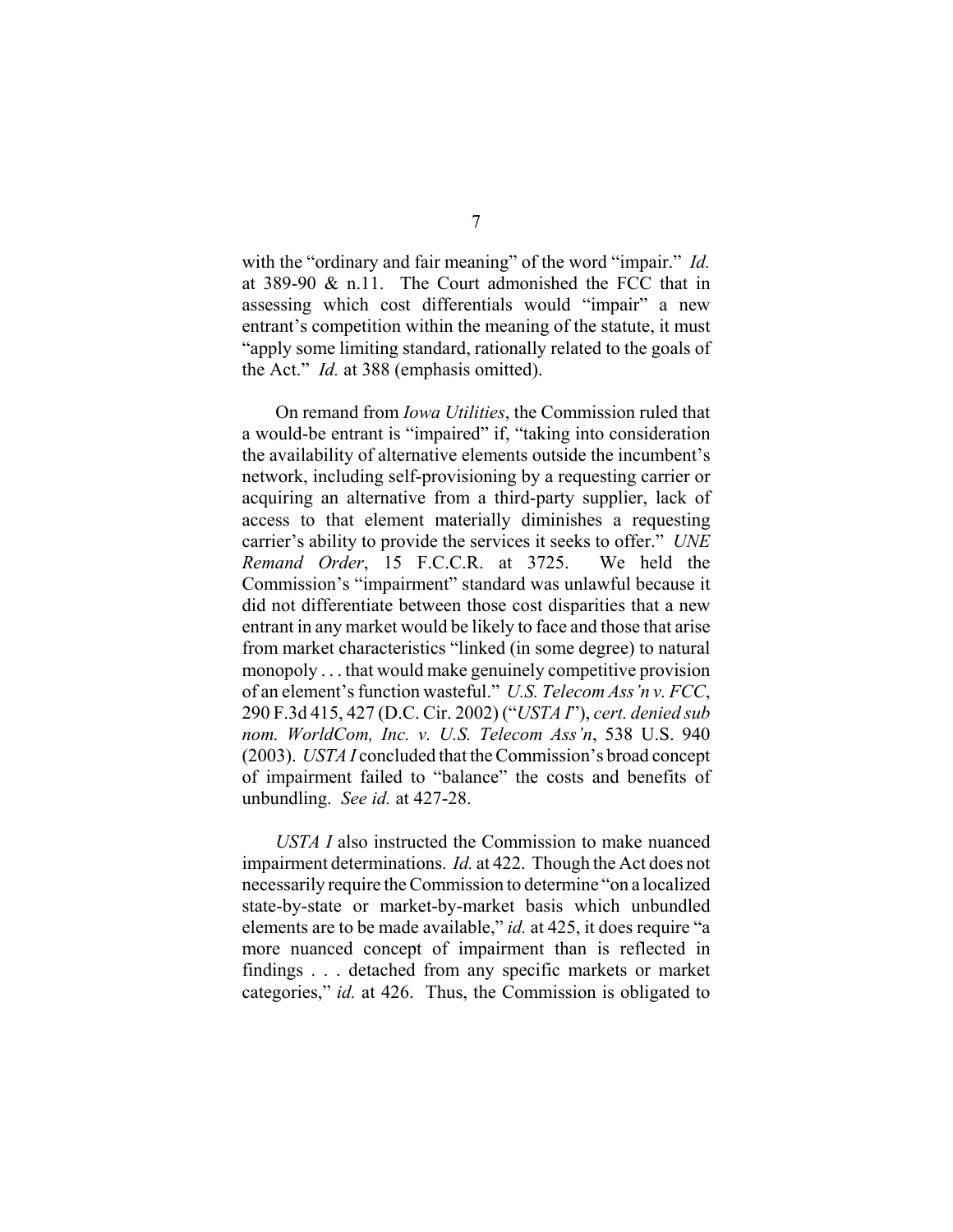establish unbundling criteria that are at least aimed at tracking relevant market characteristics and capturing significant variation.

On remand from *USTA I*, the Commission determined that a CLEC would

be impaired when lack of access to an incumbent LEC network element poses a barrier or barriers to entry, including operational and economic barriers, that are likely to make entry into a market uneconomic. That is, we ask whether all potential revenues from entering a market exceed the costs of entry, taking into consideration any countervailing advantages that a new entrant may have.

*In the Matter of Review of the Section 251 Unbundling Obligations of Incumbent Local Exchange Carriers*, Report and Order and Order on Remand and Further Notice of Proposed Rulemaking, 18 F.C.C.R. 16978, 17035 (2003) ("*Triennial Review Order*"). In response to *USTA I*'s demand for a more "nuanced" impairment standard, the Commission made an absolute national impairment finding, subject to specific exclusions (*i.e.*, findings of non-impairment) by state public utility commissions. *Id.* at 17058-59.

We invalidated much of the *Triennial Review Order* in *United States Telecom Association v. FCC*, 359 F.3d 554, 576 (D.C. Cir.) ("*USTA II*"), *cert. denied sub nom.*, *Nat'l Ass'n of Regulatory Utility Comm'rs v. United States Telecom Ass'n*, 543 U.S. 925 (2004). We concluded that the Commission's "touchstone" of impairment—"uneconomic" entry—was excessively vague. *See id.* at 572 ("Uneconomic by whom? By *any* CLEC, no matter how inefficient? By an 'average' or 'representative' CLEC? By the most efficient existing CLEC? By a hypothetical CLEC that used the most efficient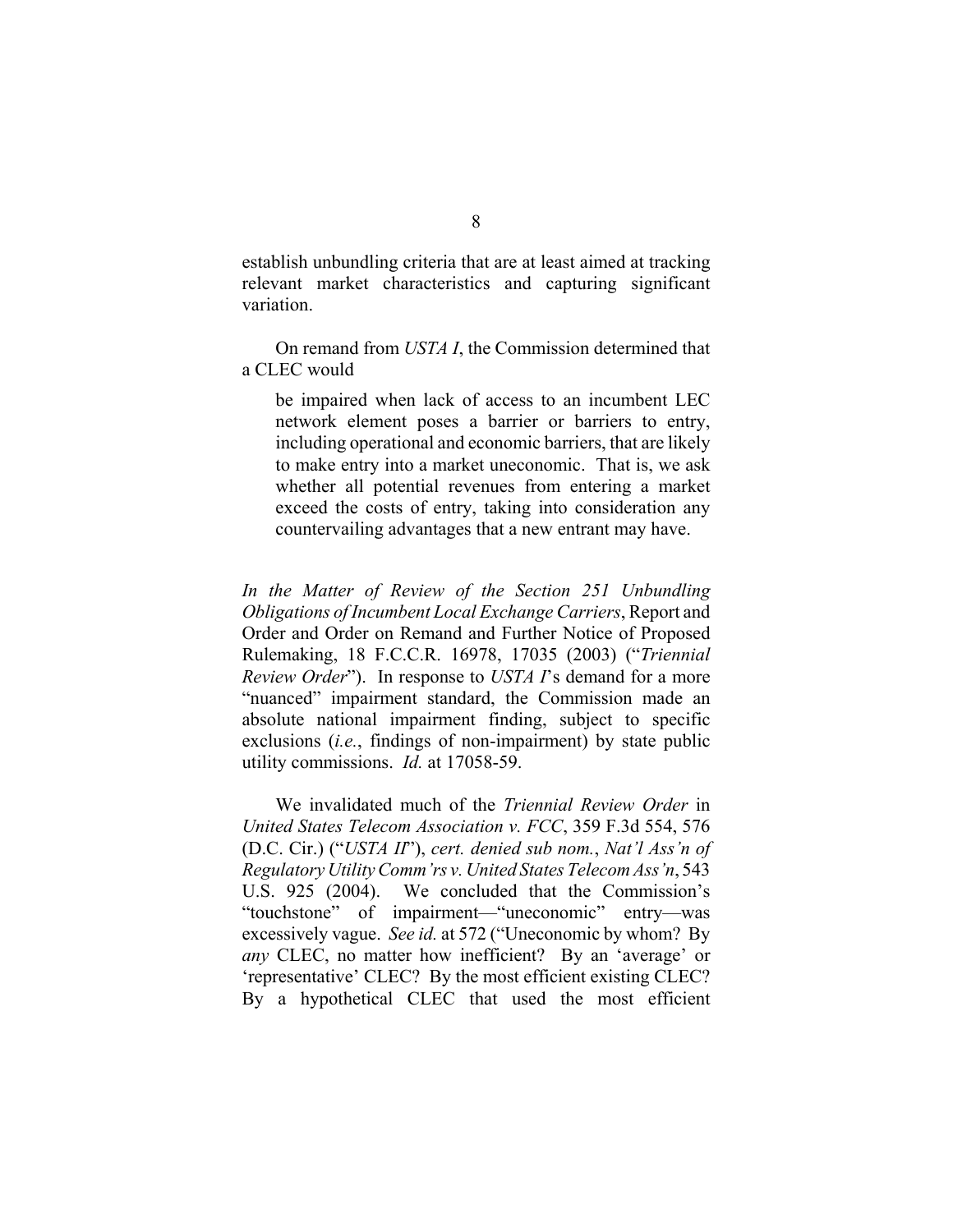telecommunications technology currently available . . . ?" (emphasis in original) (internal quotation marks omitted)). Moreover, *USTA II* held the FCC could not lawfully implement a more "nuanced" (or "granular") impairment standard by adopting a blanket finding of impairment and then delegating power to state regulatory commissions to make non-impairment exceptions to the FCC's nationwide rule. *Id.* at 565-68. Instead, the FCC must establish unbundling criteria that take into account "relevant market characteristics," which capture "significant variation," *id.* at 563, sensibly define the relevant markets, *id.* at 563, 574-75, connect those markets to the FCC's impairment findings, *id.* at 574-75, and consider whether the "element in question" is "significantly deployed on a competitive basis," *id.* at 574. The fact that CLECs can viably compete without UNEs—for example, by utilizing the ILECs' TSASs—"precludes a finding that the CLECs are 'impaired' by lack of access to the element under § 251(c)(3)." *Id.* at 593; *see also id.* at 577.

 $\overline{C}$ 

On remand from *USTA II*, the Commission issued an interim order and notice of proposed rulemaking. *See* 19 F.C.C.R. 16783 (2004) ("*NPRM*"). The *NPRM* noted that our decision "called into question certain aspects of the Commission's unbundling framework, including the 'open-endedness' of the Commission's 'touchstone' of impairment—uneconomic entry . . . ." *Id.* at 16788. Accordingly, the FCC sought "comment on how to respond to the D.C. Circuit's *USTA II* decision in establishing sustainable new unbundling rules under sections 251(c) and 251(d)(2) of the Act." *Id.* 

After receiving and considering comments, the FCC issued a four-part order, which is the subject of this case. *See In the*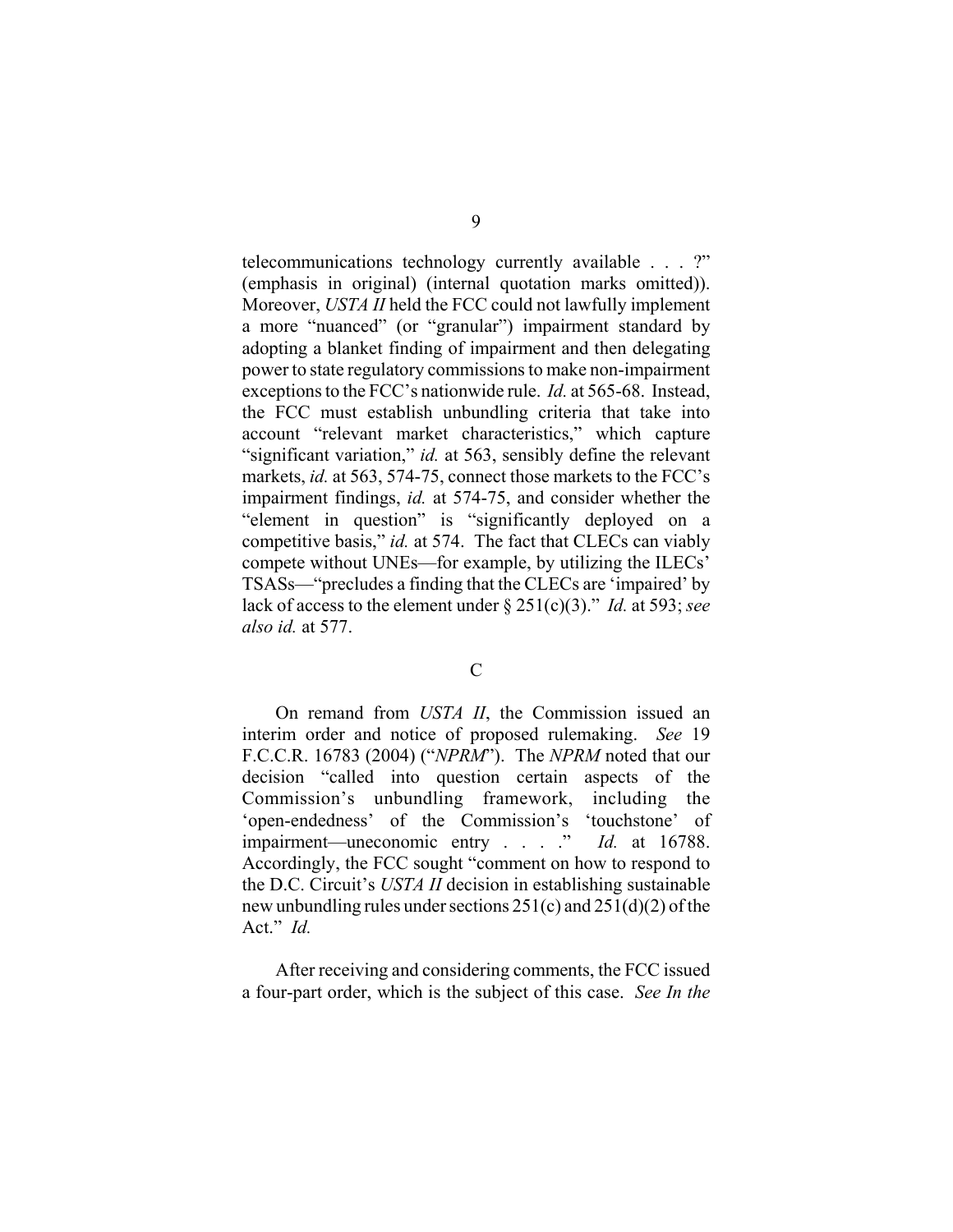*Matter of Unbundled Access to Network Elements*, Order on Remand, 20 F.C.C.R. 2533 (2005) ("*Order*"). We discuss each part of the *Order* in turn.

1

*First*, the Commission altered its unbundling framework. The FCC clarified that it would find "impairment" where it would be "uneconomic" for a "reasonably efficient" CLEC to compete without UNEs. *See id.* at 2547-49.The Commission explained:

In analyzing entry from the perspective of the reasonably efficient competitor, we do not attach weight to the individualized circumstances of the actual requesting carrier. Thus, we do not presume that a hypothetical entrant possesses any particular assets, legal entitlements or opportunities, even if a specific competitive carrier in fact enjoys such advantages as a result of its unique circumstances. Similarly, under our approach, impairment does not arise due to any errors of business judgment made by an actual requesting carrier.

Id. at 2548 (footnotes omitted).

While the FCC presumes that a reasonably efficient competitor "will use reasonably efficient technologies and take advantage of existing alternative facilities deployment," *id.* at 2549, it need *not* utilize TSASs in the local exchange markets. *See id.* at 2546 (ruling it would be "inappropriate" to limit CLECs' "access to UNEs whenever a requesting carrier is able to compete using an" ILEC's special access services). *USTA II* held that the FCC "must consider" TSAS-based competition in its impairment inquiry for mobile wireless and long-distance UNEs, 359 F.3d at 577, because competition in those markets is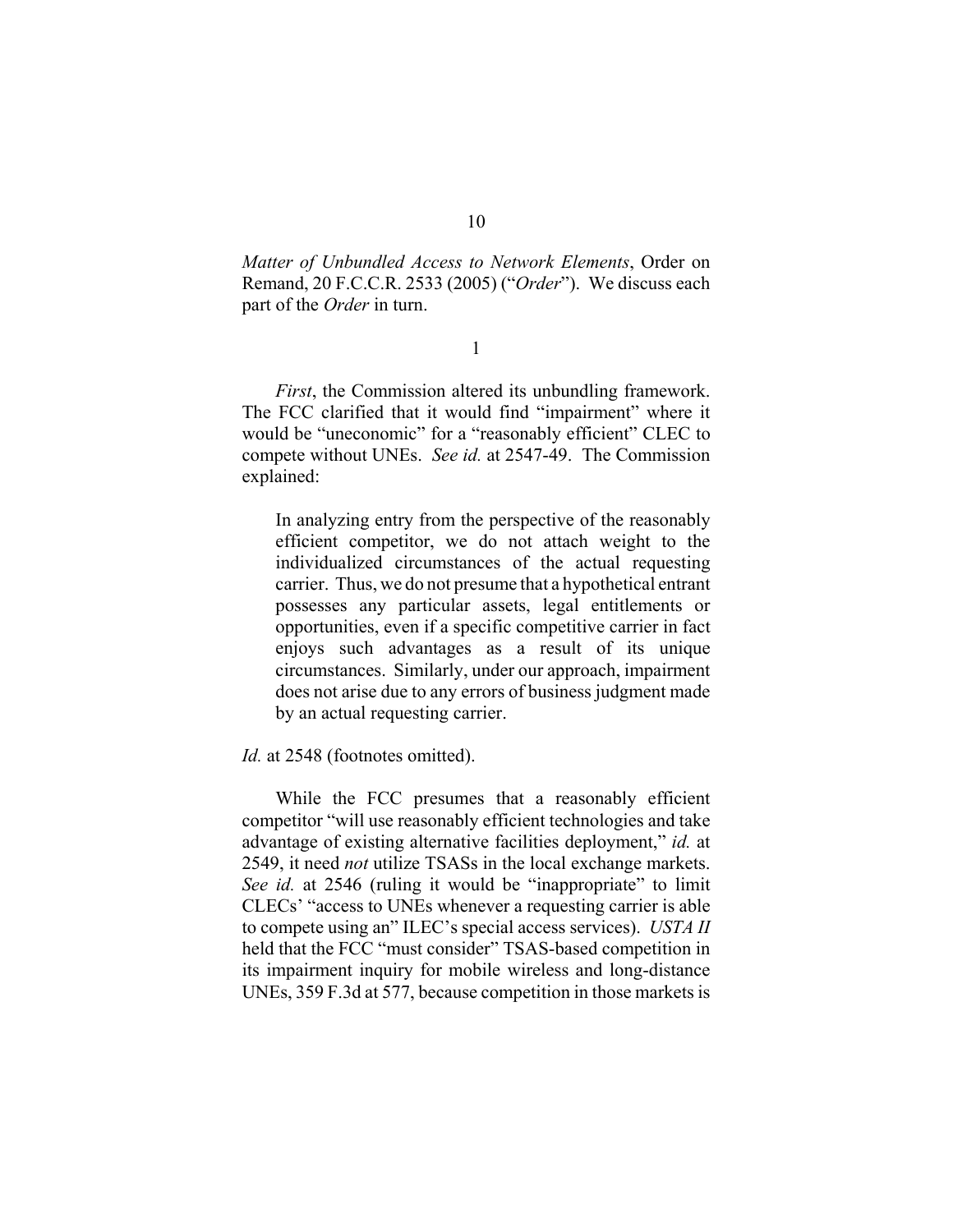"robust," *id.* at 592. In contrast, "[t]he local services market does not share the competitive conditions, observed in the mobile wireless services market and long distance services market, that would support a parallel finding that the costs of unbundling outweigh the benefits." *Order*, 20 F.C.C.R. at 2556. Because the Commission concluded that UNEs are vital to the continued development of competition in the local exchange market, it retained its unbundling requirements, regardless of whether CLECs are currently using TSASs to provide local service.

2

*Second*, the Commission amended its impairment findings for dedicated interoffice transport. "Dedicated transport facilities" refer to facilities that are dedicated to a particular carrier used for transmission between or among ILEC wire centers. *Id.* at 2576. For purposes of this opinion, transport comes in two varieties: "DS1" (which can carry 24 voice calls simultaneously) and "DS3" (which has 28 times the capacity of DS1 facilities and can therefore carry 672 voice calls simultaneously).

CLECs often use DS1 transport as part of an end-to-end circuit, called an "enhanced extended link" ("EEL"), which can be used to serve a single customer (typically a small- or medium-sized business). *See USTA II*, 359 F.3d at 590. EELs are often composed of a DS1 loop combined with a DS1 transport link. After noting that it will "measure impairment with regard to dedicated transport on a route-by-route basis," *Order*, 20 F.C.C.R. at 2581-82, the Commission identified two proxies for determining whether entry into a particular market would be economic without unbundled DS1 or DS3 facilities: (i)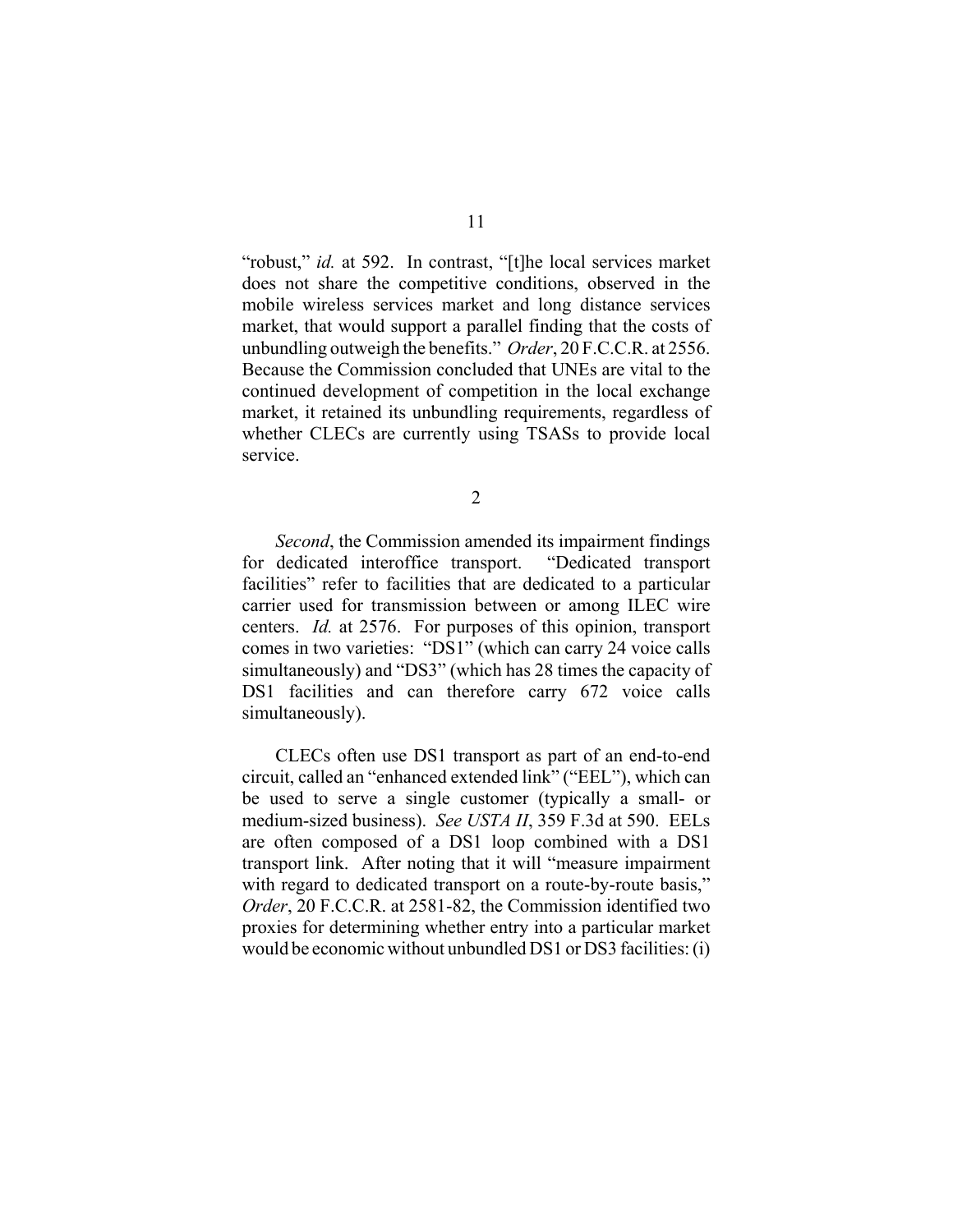the extent of fiber-based collocation and (ii) business line density.2

The FCC found that CLECs are not impaired without DS1 transport links when both ends of the transport route terminate in "Tier 1" wire centers (*i.e.*, those with four or more fiber-based collocators or 38,000 or more business lines). Similarly, CLECs are not impaired without access to DS3 transport where both ends of the route terminate in "Tier 2" wire centers (*i.e.*, those with at least three fiber-based collocators or at least 24,000 business lines). *Id.* at 2575-76. The higher impairment threshold for DS1 transport reflects the fact that DS1 facilities have less capacity and generate less revenue (thus making them less likely to be deployed by CLECs).

If a CLEC self-certifies that a transport trunk meets the applicable test, the ILEC is obligated to offer immediate access to the trunk on an unbundled basis. *Id.* at 2665-66. If the ILEC seeks to challenge the propriety of unbundling the trunk, it must first provide the UNE and then raise a challenge through the dispute resolution procedures prescribed by the applicable interconnection agreements (*i.e.*, contracts between ILECs and CLECs).

3

*Third*, the Commission amended its impairment findings for DS1 and DS3 loops.<sup>3</sup> The Commission noted it is often not

 $2^2$  A fiber-based collocator is an arrangement that allows a CLEC to interconnect its facilities with those owned and operated by an ILEC. *See* 47 C.F.R. § 51.5. A business line is a loop that runs from the wire center to a business customer. *See id.*

<sup>&</sup>lt;sup>3</sup> The definitions of DS1 and DS3 loops mirror those for DS1 and DS3 transport. Thus, DS1 loops can carry 24 individual voice calls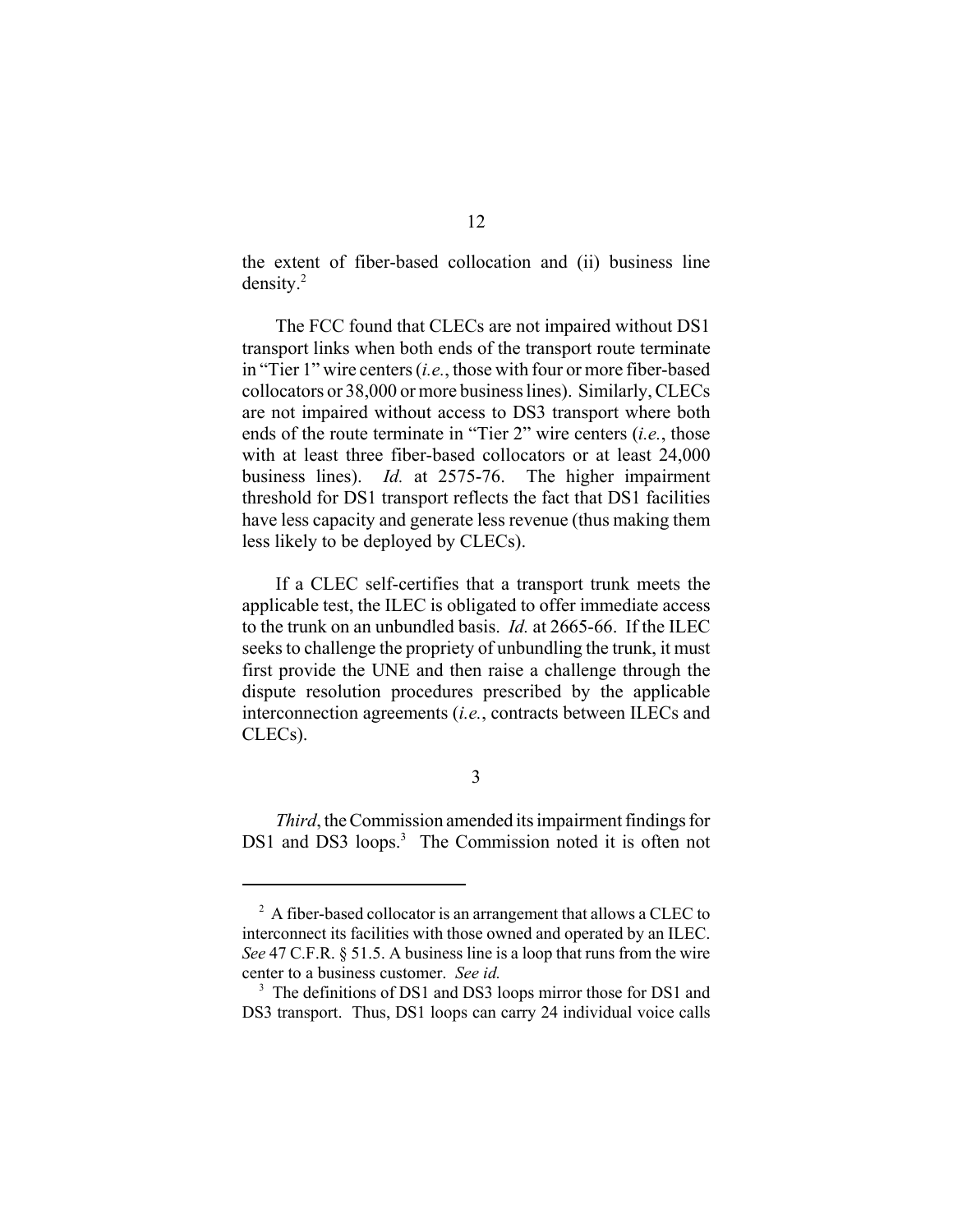economical for a CLEC to deploy its own DS1 loops, given their capacity limitations. *Id.* at 2616. However, the FCC explained that to offer DS1 or DS3 service, CLECs "install high-capacity fiber-optic cables [including DS3 loops and "optical carrier level n," or "OCn," facilities] and then use electronics to light the fiber at specific capacity levels, often 'channelizing' these higher-capacity offerings into multiple lower-capacity streams." *Id.* Thus, the FCC concluded, CLECs are not impaired without DS1/DS3 UNEs in markets where CLECs have deployed—or could economically deploy—higher-capacity facilities that can be "channelized" to provide service at lower levels. *Id.* at 2625.

After noting that the relevant market for measuring impairment in DS1 and DS3 loops is the area served by a wire center, *id.* at 2619-20, the Commission again relied upon fiberbased collocators and business-line density as proxies for predicting impairment in high-capacity loop markets, *id.* at 2625-26. Specifically, the Commission found that CLECs are not impaired without DS1 loops within the service area of a wire center that has at least four fiber-based collocators and at least 60,000 business lines. Similarly, CLECs are not impaired without access to DS3 loops within the service area of a wire center containing at least four fiber-based collocators and at least 38,000 business lines. *Id.* at 2614.The higher impairment threshold for DS1 loops reflects the fact that DS1 facilities have less capacity and generate less revenue (thus making them less prone to deployment by CLECs). *Id.* at 2628-29. Loops are governed by the same implementation procedures that the Commission employed for dedicated transport. *See id.* at 2665- 66 (if CLECs self-certify that a DS1/DS3 loop meets the impairment thresholds, ILECs must offer immediate unbundled access and then litigate the issue before the state commissions).

simultaneously, and DS3 loops are equivalent to 28 DS1 loops and can carry 672 individual voice calls simultaneously.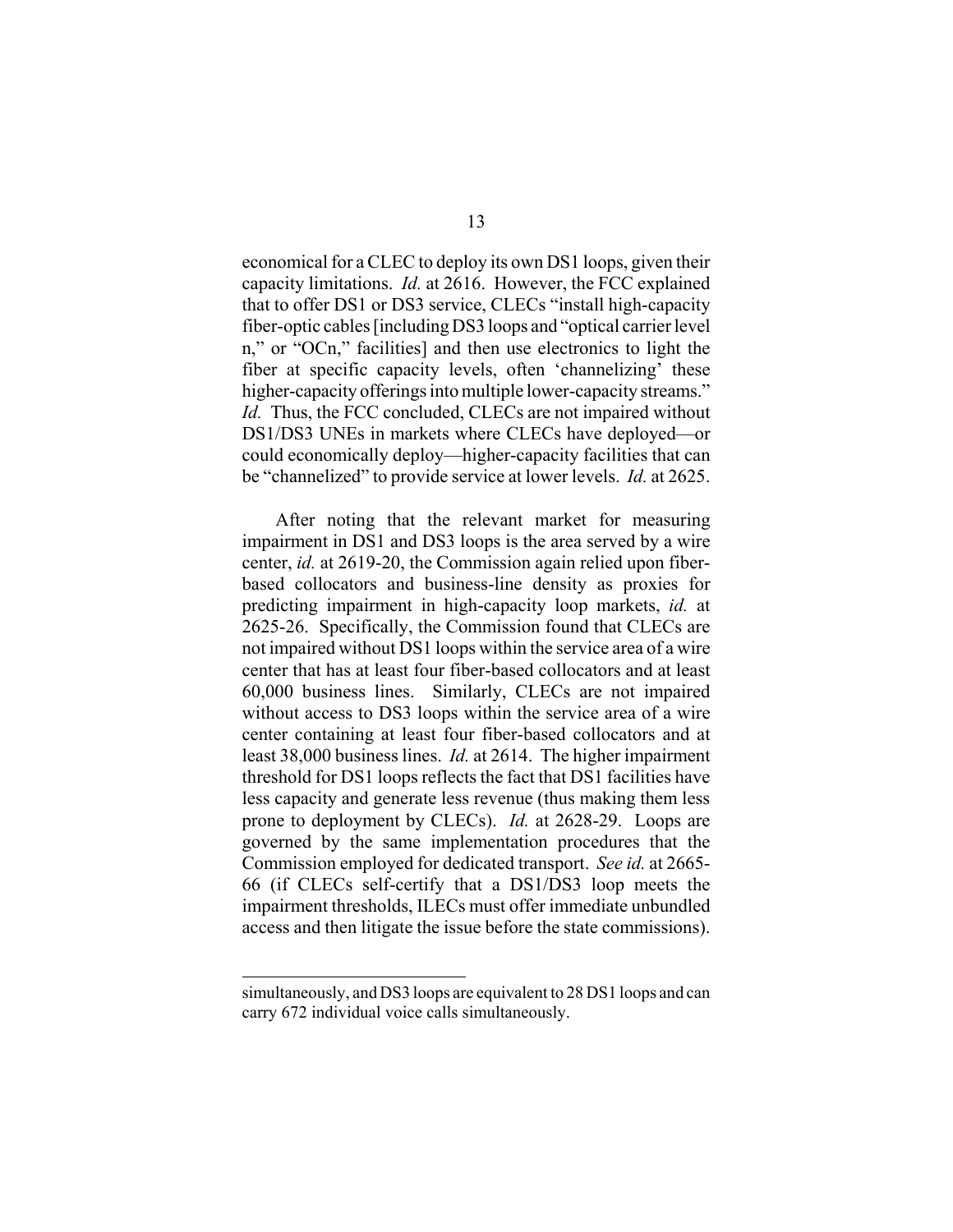*Fourth* and finally, the Commission concluded that ILECs no longer need to provide CLECs with unbundled access to mass market local circuit switching ("MMLS"). *See id.* at 2641- 42. The FCC adopted transitional rules to wean CLECs off the local circuit switching UNEs that are currently in use. Specifically, the Commission afforded CLECs 12 months to eliminate their reliance on unbundled MMLS, *id.* at 2659-60, and it increased the rates at which ILECs are compensated for unbundled local switching during the transitional period,<sup>4</sup> *id.* at 2660-61.

D

Numerous parties filed petitions for review. Our review is governed by the classic two-step framework from *Chevron USA v. Natural Resources Defense Council, Inc.*, 467 U.S. 837 (1984): If Congress "has directly spoken to the precise question at issue," we "must give effect to [its] unambiguously expressed intent"; on the other hand, "if the statute is silent or ambiguous," we must defer to the Commission's interpretation so long as it is "based on a permissible construction of the statute." *Id.* at

4

<sup>&</sup>lt;sup>4</sup> The Commission ordered that "unbundled access to local circuit switching during the transition period [shall] be priced at the higher of (1) the rate at which the requesting carrier leased [the unbundled network element-platform ("UNE-P")] on June 15, 2004 plus one dollar, or (2) the rate the state public utility commission establishes, if any, between June 16, 2004, and the effective date of this *Order*, for UNE-P plus one dollar." *Order*, 20 F.C.C.R. at 2660. UNE-P refers to a group of unbundled elements, which the CLECs typically use as a package to provide telecom services to their customers. The UNE-P package includes unbundled switching, loops, and transport. *See In the Matter of Review of the Section 251 Unbundling Obligations of Incumbent Local Exchange Carriers*, Notice of Proposed Rulemaking, 16 F.C.C.R. 22781, 22802 n.102 (2001).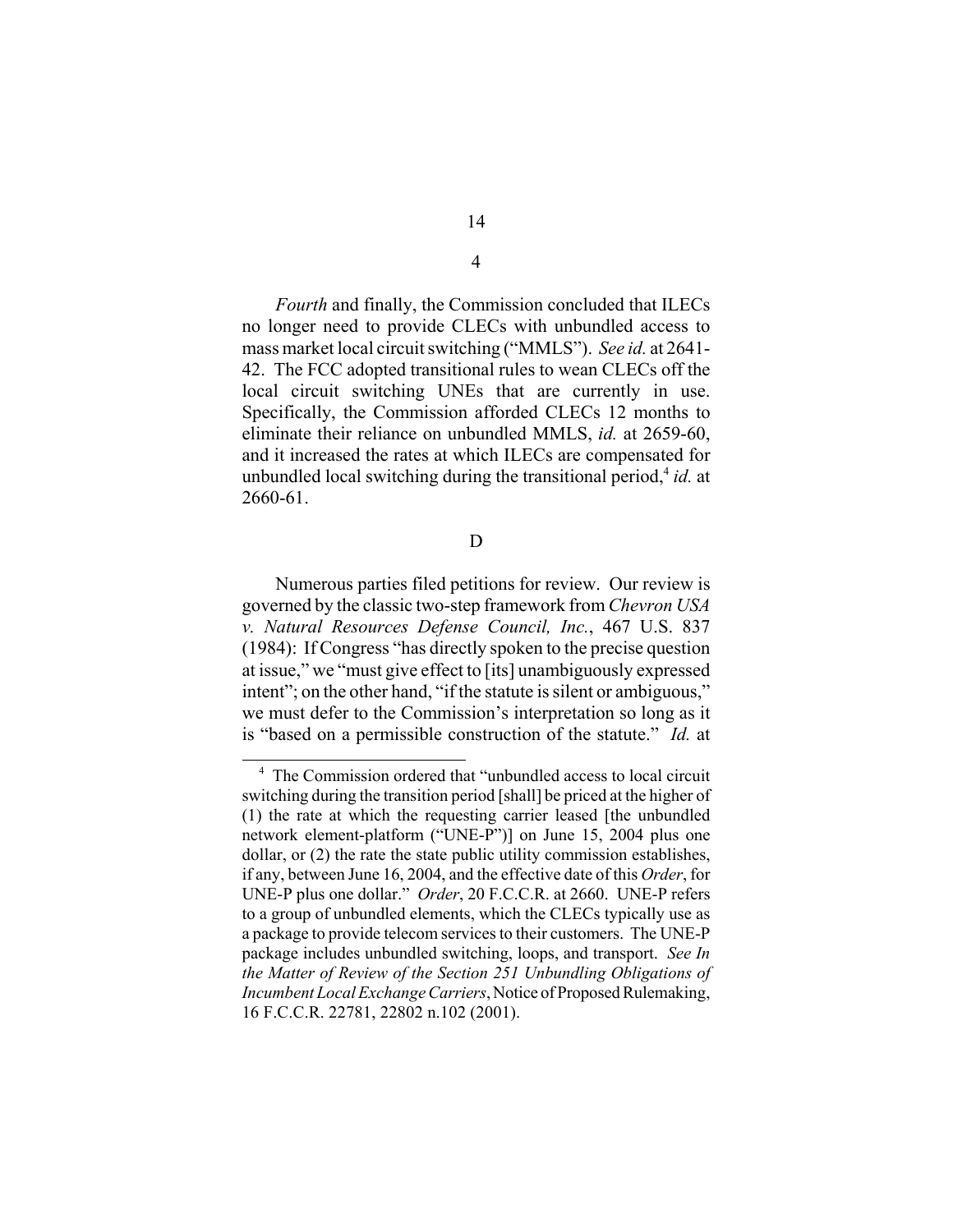842-43. Ultimately, if the Commission's reading of the statute is reasonable, *Chevron* requires us "to accept the agency's construction of the statute, even if the agency's reading differs from what the court believes is the best statutory interpretation."  *Nat'l Cable & Telecomms. Ass'n v. Brand X Internet Servs.*, 125 S. Ct. 2688, 2699 (2005).

Both the Supreme Court and our Court have held that the 1996 Act's use of the term "impair," 47 U.S.C. § 251(d)(2)(B), is ambiguous and should be reviewed under *Chevron*'s second step. *See AT&T Corp. v. Iowa Utils. Bd.*, 525 U.S. 366, 387-92 (1999); *USTA I*, 290 F.3d at 422. Similarly, the Commission's reasonable interpretations of § 251(c) are entitled to deference. *Cf. USTA II*, 359 F.3d at 580. Under the Administrative Procedure Act, we will uphold the Commission's policy choices unless they are arbitrary and capricious. *See* 5 U.S.C. § 706(2)(A). To survive review under this standard, the FCC "must examine the relevant data and articulate a satisfactory explanation for its action including a rational connection between the facts found and the choice made." *Motor Vehicle Mfrs. Ass'n, Inc. v. State Farm Mut. Auto. Ins. Co.*, 463 U.S. 29, 43 (1983).

In Part II below, we address and reject the ILECs' two challenges to the *Order*. In Part III, we address and reject the CLECs' three challenges to the *Order*. 5 In Part IV, we address and reject one miscellaneous argument raised by the New Jersey Division of the Ratepayer Advocate.

 $<sup>5</sup>$  As explained further in Part III, two of the CLECs' challenges are</sup> echoed in parallel petitions for review filed by the New Jersey Division of the Ratepayer Advocate and the National Association of State Utility Consumer Advocates.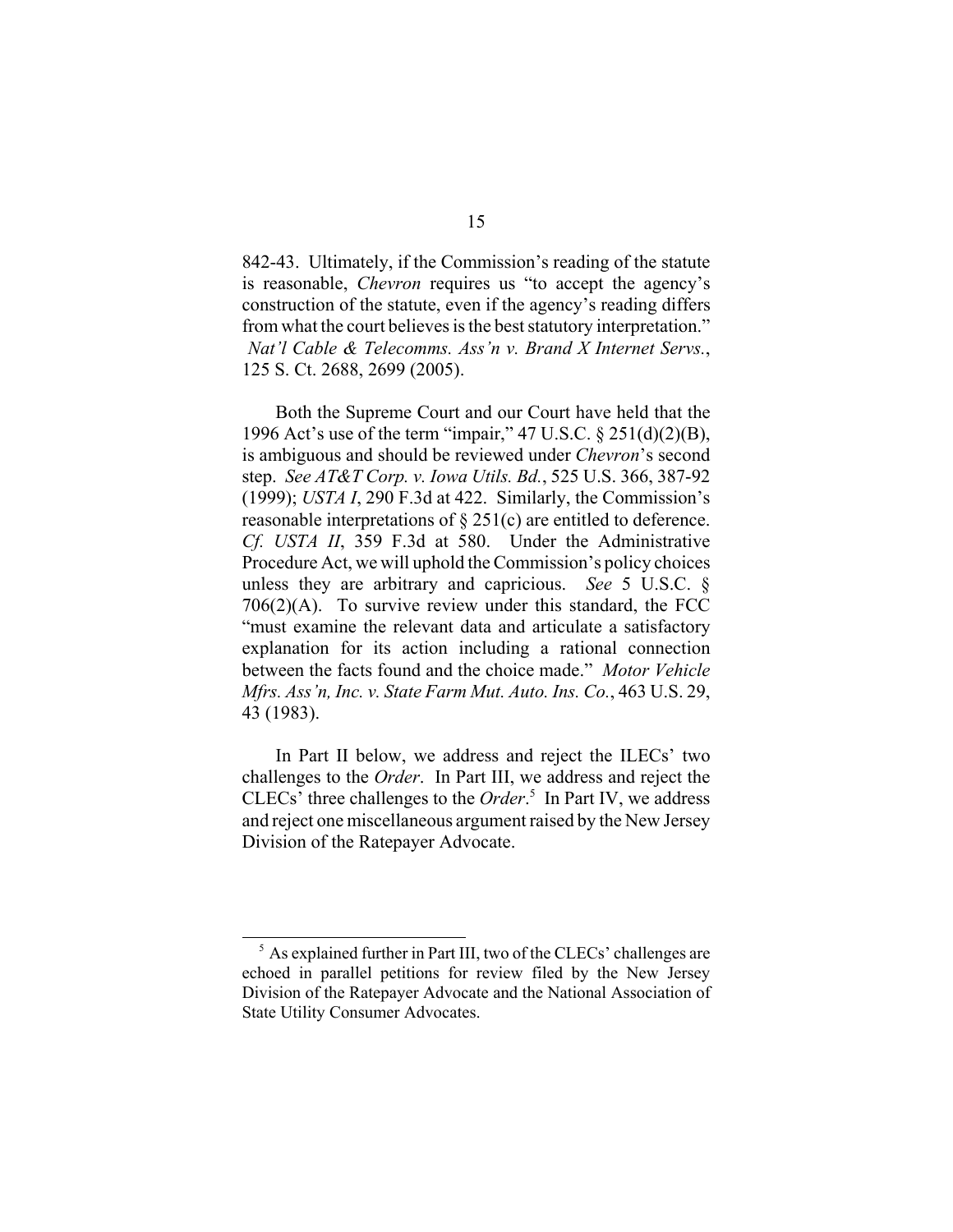The ILECs raise two challenges to the *Order*. First, the ILECs argue that the FCC unlawfully failed to consider the relevance of TSASs in its unbundling analysis. Second, the ILECs argue that the Commission imposed impossibly high thresholds for assessing the state of competition in the market for DS1/DS3 loops and transport. We reject both claims.

A

The ILECs first argue that the Commission unjustifiably concluded that it would be "inappropriate" to eliminate UNEs where CLECs are "able to compete using an incumbent LEC's [TSASs]." *Order*, 20 F.C.C.R. at 2536. The ILECs argue that to the extent TSASs allow viable competition, the Act's "impairment" requirement is not met,  $47 \text{ U.S.C.} \$  $251\text{ (d)}\text{ (2)}$ , and unbundling is not required. In the ILECs' view, the Commission's conclusion to the contrary "violates this Court's mandate" from *USTA II*. Pet. Br. at 20.

We disagree. In *USTA II*, we reversed the FCC's decision to make UNEs available to providers of wireless services where CLECs' use of TSASs had allowed "competition not only to survive but to flourish." *USTA II*, 359 F.3d at 576. Noting that the use of special access had spawned similarly "robust competition" in the long-distance market, we declared that "the presence of robust competition" by users of special access "precludes a finding" that CLECs are impaired without UNEs in the wireless and long-distance markets. *Id.* at 592-93. We therefore held

that the Commission's impairment analysis must consider the availability of tariffed ILEC special access services

II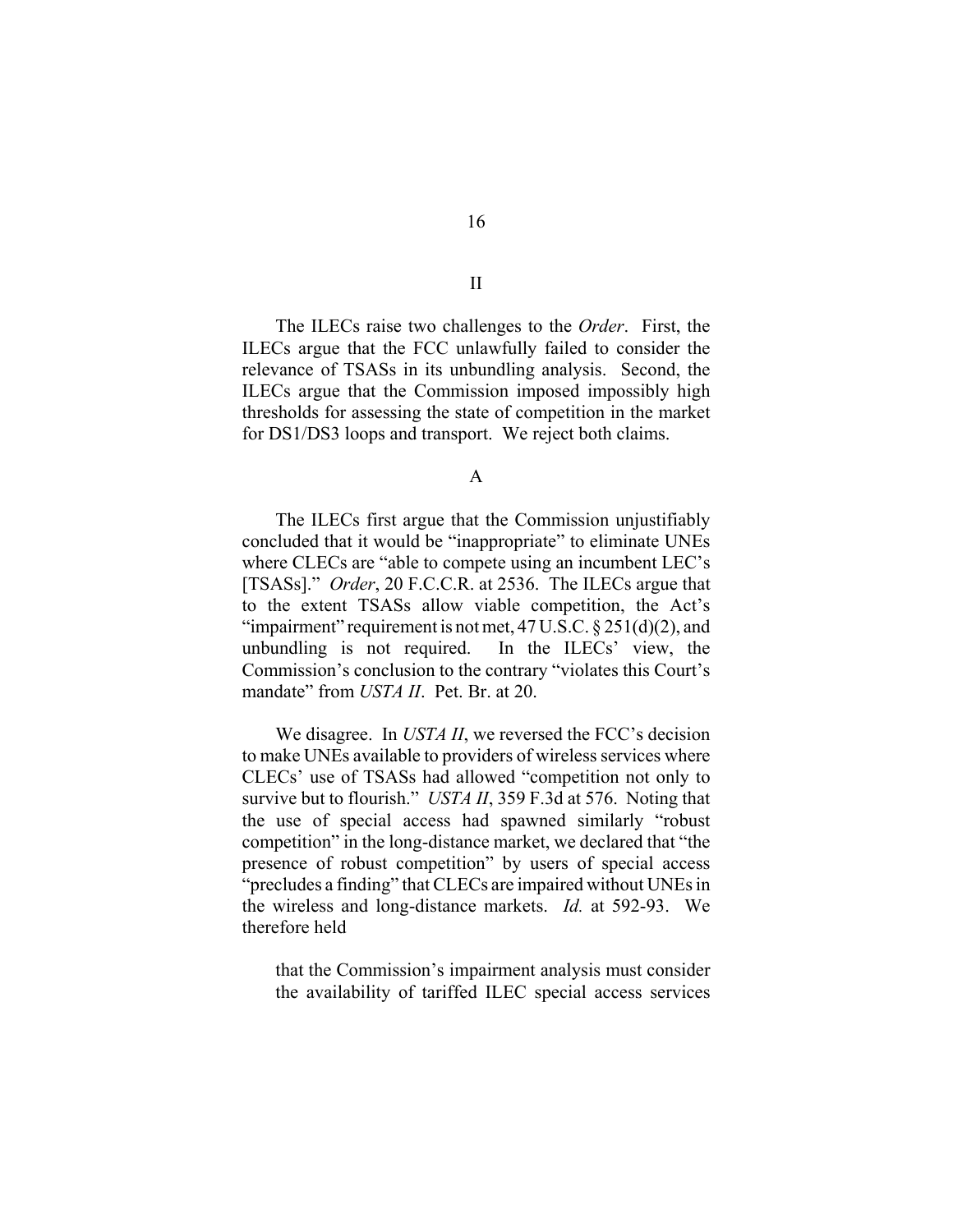when determining whether would-be entrants are impaired . . . . This of course still leaves the Commission free to take into account such factors as administrability, risk of ILEC abuse, and the like. What the Commission may not do is compare unbundling only to self-provisioning or third-party provisioning, arbitrarily excluding alternatives offered by the ILECs.

### *Id.* at 577.

Notwithstanding the ILECs' arguments to the contrary, the above-quoted holding does not apply with equal force to the local exchange markets. Unlike the "robust competition" that special access services have spawned in the wireless and longdistance markets, the FCC found that TSAS-based competition in the local exchange markets is much more "limited." *Order*, 20 F.C.C.R. at 2572. Nothing in *USTA II* specified how the Commission should analyze the impact of special access services in markets where competition is less than "robust." Instead, we entrusted that task to the agency's discretion and emphasized that the FCC was "free to take into account such factors as administrability, risk of ILEC abuse, and the like." *USTA II*, 359 F.3d at 577.

On remand, the Commission considered the viability of TSAS-based competition and concluded that "even in cases where [CLECs] currently compete using special access," a caseby-case TSAS-based impairment inquiry "would raise insurmountable hurdles regarding administrability . . . ." *Order*, 20 F.C.C.R. at 2575. The FCC found that such an inquiry "would require the Commission to examine all revenues [a CLEC] might hope to capture using the UNE or special access service at issue in a given market . . . and to compare those potential revenues against every relevant state and federal tariff and every [ILEC] retail and wholesale service offered in every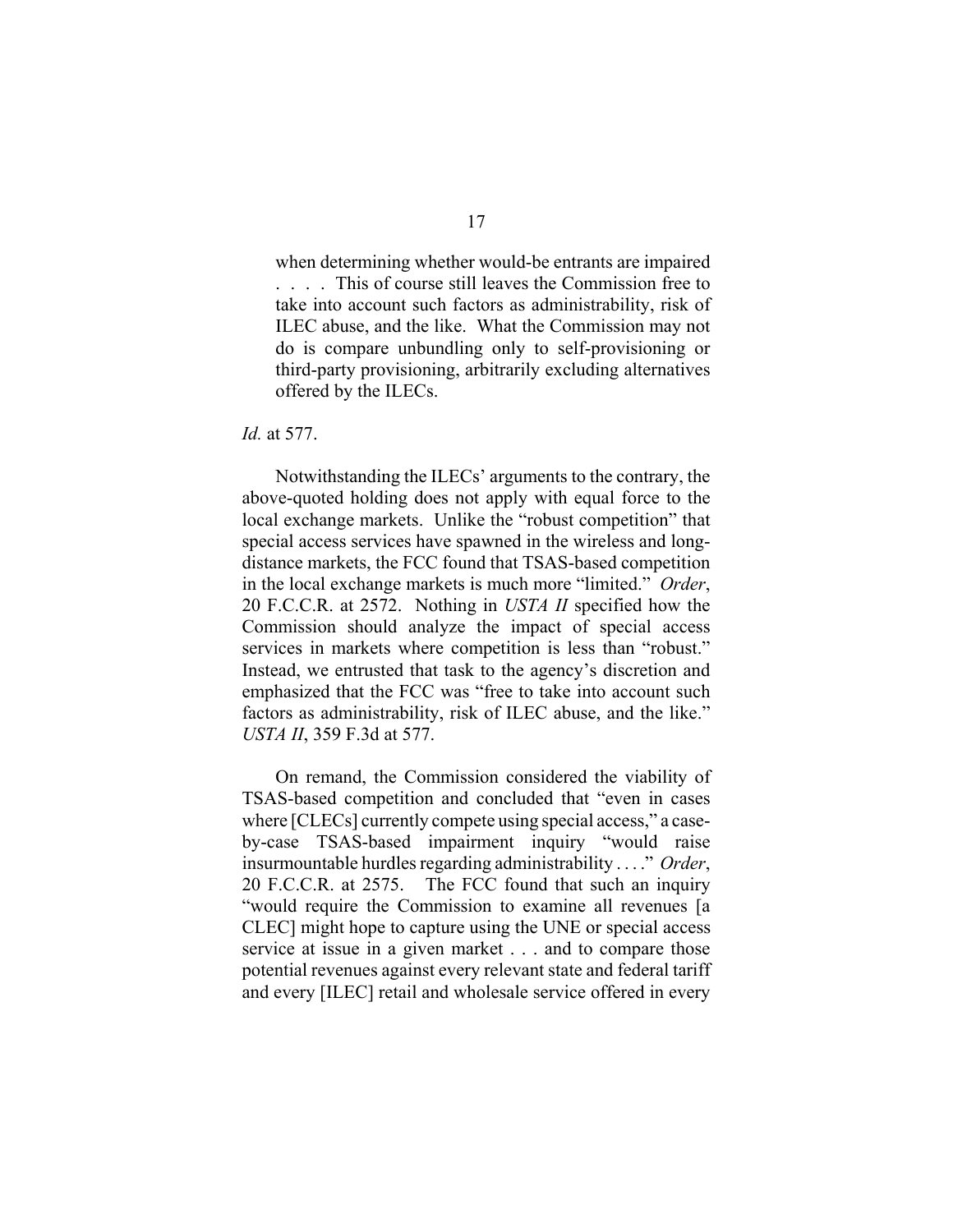market at issue for every element or service," taking into account all "available term and volume discounts." *Id.* at 2566. Adding to the complexity of this endeavor, the prices and terms governing special access vary greatly from market to market. *Id.* at 2564. Given the apples-to-oranges nature of comparing TSASs nationwide, the Commission decided that evaluating the effect of special access on impairment in individual local markets "would be excessively complicated" and "utterly impracticable," "requiring resources far beyond those available to this Commission." *Id.* at 2566.

Moreover, the FCC found that a rule denying access to UNEs whenever tariffed alternatives are available would create an "unacceptable risk of significant abuse by [ILECs]." *Id.* at 2567; *see also USTA II*, 359 F.3d at 577 (suggesting that "on an appropriate record the Commission might find impairment" where the elimination of UNEs would pose a "risk of ILEC abuse" in the TSAS market). The Commission found record evidence that the availability of UNEs serves to discipline special access rates by exercising "a constraining influence" on the ILECs' ability to increase their TSAS rates. *Order*, 20 F.C.C.R. at 2574. Indeed, in an unrelated proceeding, the ILECs acknowledged this was the case. *See Merger of SBC Communications Inc. and AT&T Corp.*, Description of the Transaction, Public Interest Showing and Related Demonstrations, Feb. 21, 2005, at 105 & n.348. The Commission therefore found that the "elimination of UNEs would significantly risk increased special access pricing, undermining or destroying the ability to compete using tariffed alternatives." *Id.* at 2574-75; *see also Pub. Citizen. Inc. v. NHTSA*, 374 F.3d 1251, 1260-61 (D.C. Cir. 2004) ("Predictions regarding the actions of regulated entities are precisely the [types] of policy judgments that courts routinely and quite correctly leave to administrative agencies." (internal quotation marks and citation omitted)).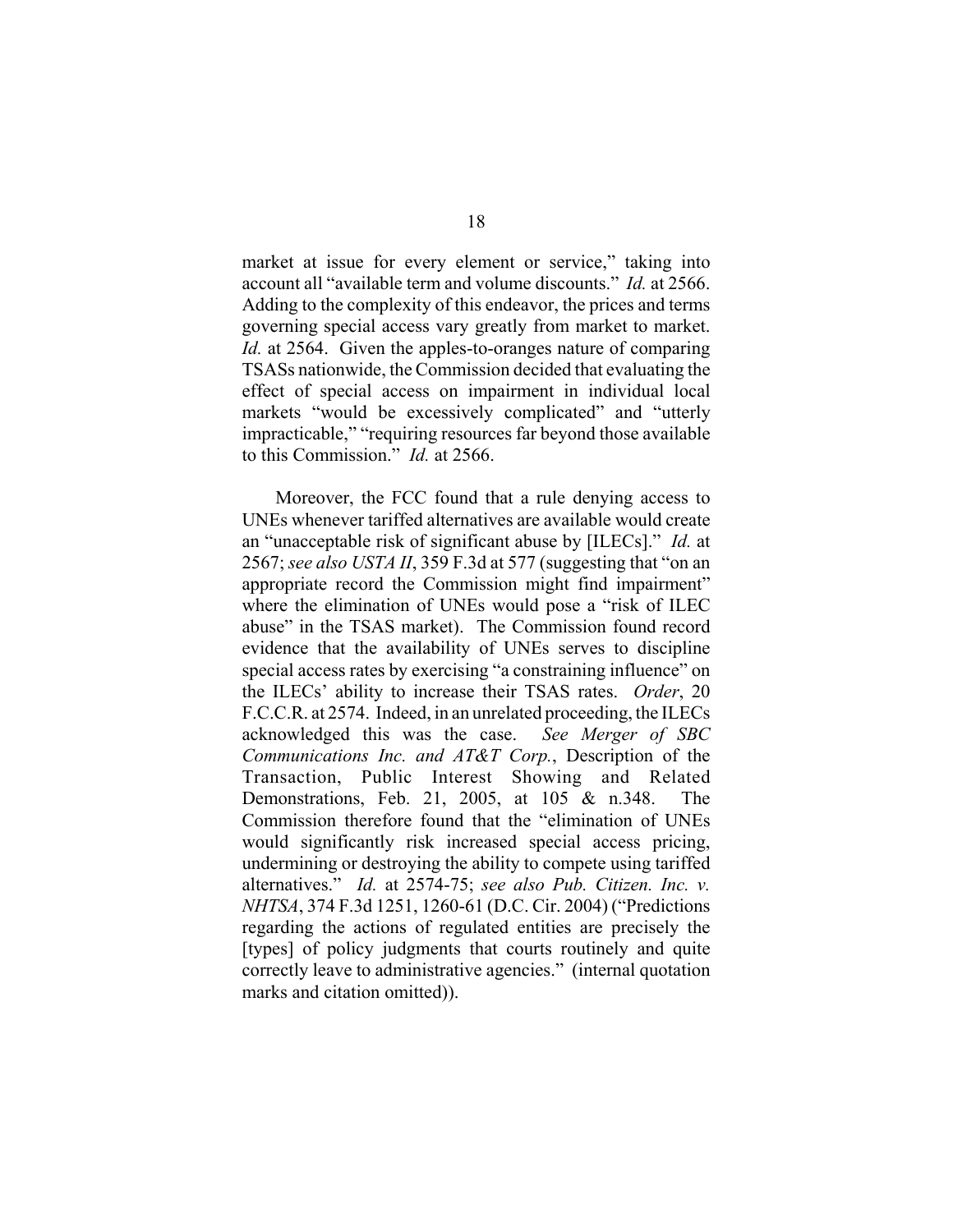The Commission's analysis is reasonable. In contrast to the wireless and long-distance markets, "carriers generally make only limited use of special access offerings to provide service in the local exchange services market." *Order*, 20 F.C.C.R. at 2572. Moreover, in accordance with our instructions from *USTA II*, the FCC tempered its consideration of TSAS-based competition by "tak[ing] into account such factors as administrability, risk of ILEC abuse, and the like." *USTA II*, 359 F.3d at 577. Thus, the Commission "consider[ed]" the import of TSASs in its impairment inquiry, and it provided a reasoned explanation for its decision not to eliminate unbundling solely on the basis of limited TSAS-based competition. *Chevron*'s second step requires nothing more.6 *See*, *e.g.*, *Time Warner Entm't Co. v. FCC*, 56 F.3d 151, 175 (D.C. Cir. 1995) (holding that when the Commission is obligated to consider certain factors, "[t]hat means only that [the FCC] must 'reach an express and considered conclusion' about the bearing of a factor, but is not required 'to give any specific weight' to it." (citation omitted)).

<sup>&</sup>lt;sup>6</sup> The ILECs also challenge the Commission's adherence to its policy of allowing CLECs to convert TSASs to UNEs in markets where other CLECs have access to UNEs. *See Order*, 20 F.C.C.R. at 2661-64. As the Commission explained, "[t]he [ILECs'] arguments against conversions are essentially the same as their arguments for finding non-impairment wherever special access facilities are available," *id.* at 2663, and the Commission rejected both sets of arguments for essentially the same reasons. Given that an agency's policy decisions are entitled to deference so long as they are reasonably explained, *see Nat'l Ass'n of State Util. Consumer Advocates v. FCC*, 372 F.3d 454, 460 (D.C. Cir. 2004), and given the FCC's reasoned explanation of the administrability problems that a bar on conversions would cause, *e.g.*, *Order*, 20 F.C.C.R. at 2664, we deny the petition for review as to this issue as well.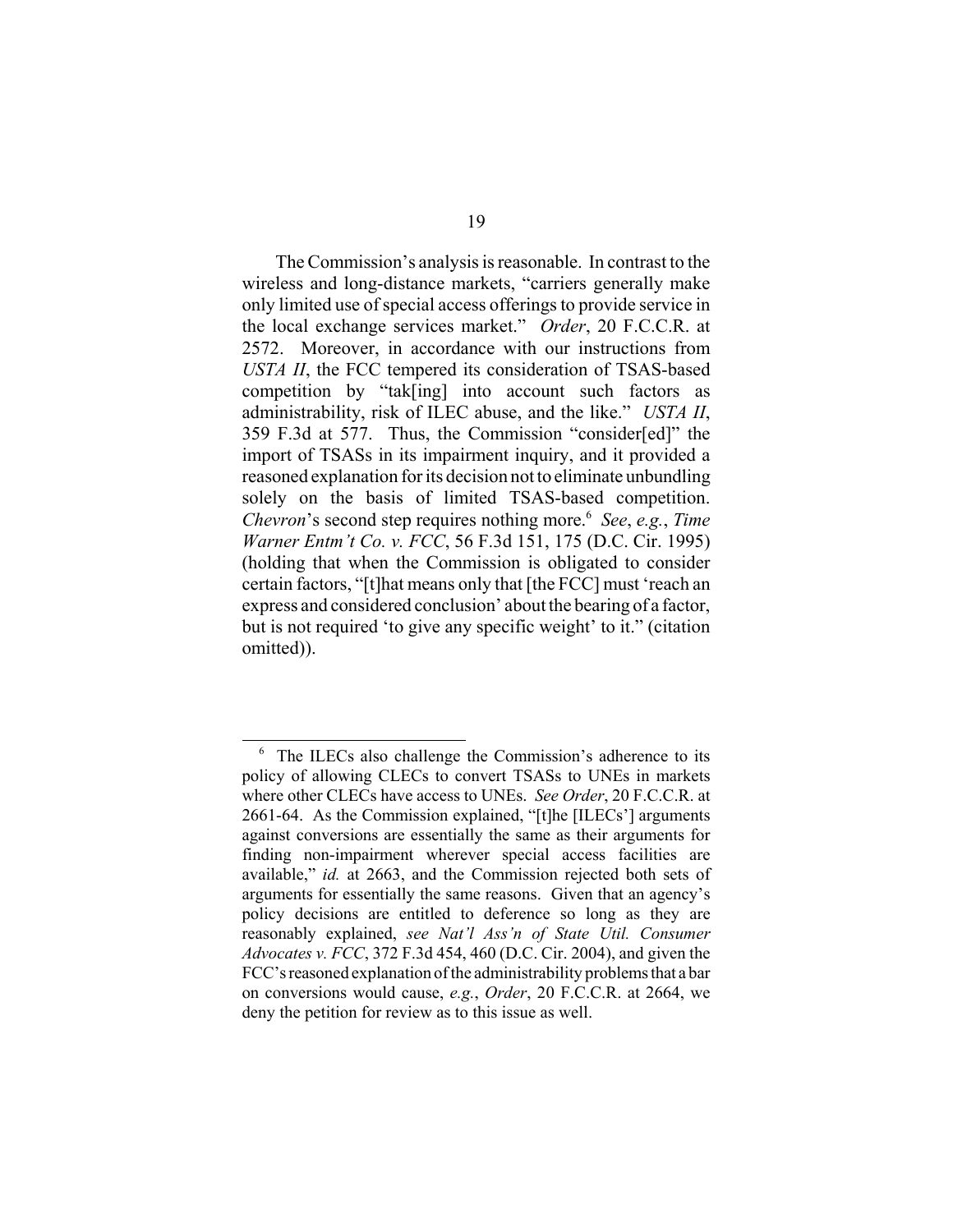The ILECs' second argument is that competition is viable (and hence unbundling is both unnecessary and unlawful) in wire centers that have far fewer business lines and fiber-based collocators than required by the Commission's unbundling thresholds. *See Order*, 20 F.C.C.R. at 2575-76; *id.* at 2614-15. The ILECs argue that *USTA I* and *USTA II* require the FCC to "deny unbundling not only in markets that are already extremely competitive, *but also* in markets where the evidence shows that [CLECs] can compete without UNEs." Pet. Br. at 32 (emphasis in original); *see also USTA II*, 359 F.3d at 575 (noting the FCC must determine whether "competition is possible" without unbundling). However, in the ILECs' view, the Commission denied unbundling only in those markets that are experiencing "extraordinary levels of competition," without considering "the class of markets in which competition is *possible* without UNEs . . . ." Pet. Br. at 33 (emphasis in original).

Again, we disagree. Notwithstanding the ILECs' arguments to the contrary, the Commission repeatedly justifies its unbundling determinations on the basis of both actual *and potential* competition. *See*, *e.g.*, *Order*, 20 F.C.C.R. at 2586 (The Commission "evaluate[s] impairment through a focus on wire centers, the end-points of routes, in a manner that accounts for both actual and potential competition."); *id.* ("The tests we adopt today are designed to capture both actual and potential competition, based on indicia of significant revenue opportunities at wire centers."); *id.* at 2587 ("Our approach here, though route-specific, is also consistent with [*USTA II*'s] instruction to make inferences about potential economic deployment on similarly situated routes. . . . For example, even if a particular [Tier 1] wire center exhibits few or no competitive fiber facilities, the fact that other wire centers displaying similar

B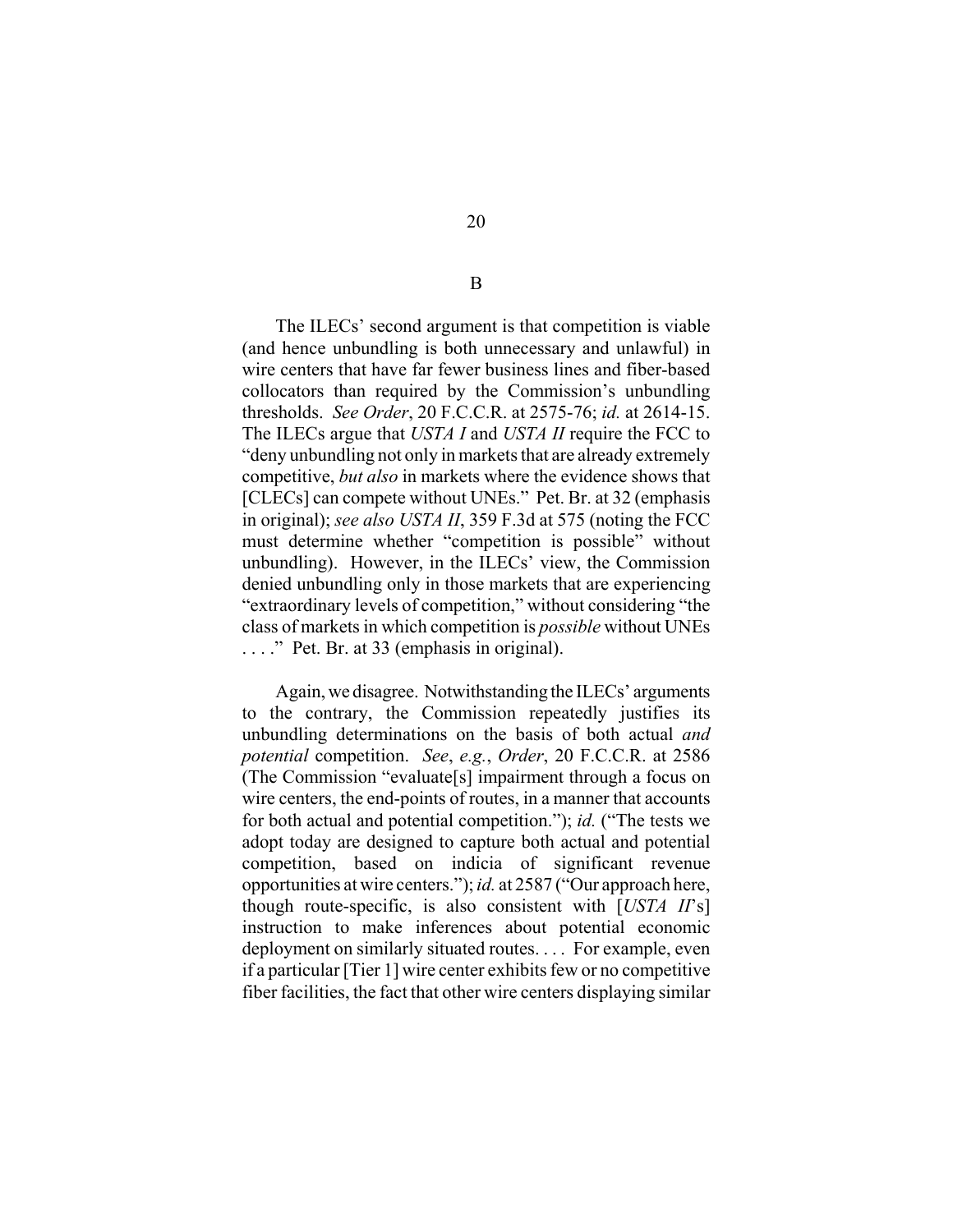economic characteristics tend to be the site of more significant competitive facilities deployment will serve as the basis for a reasonable inference that the wire center in question could potentially support such deployment."); *id.* at 2588 ("We have weighed carefully a variety of actual competitive indicia for determining impairment and determine that the best and most readily administered indicator of the potential for competitive deployment is the presence of fiber-based collocators in a wire center."); *id.* ("[W]e conclude that applying [the high-capacity transport thresholds] will better capture actual and potential deployment than any single measure."); *id.* at 2589 (Fiber-based collocation and business line density "measure the potential revenues available from a wire center. Wire centers that are rich in potential revenues will be counted similarly, capturing areas in which intermodal and intramodal competitors alike have incentives to deploy transmission facilities."); *id.* at 2591 ("[W]e reject MCI's proposal" for measuring impairment because "we find that it fails to account for areas of potential deployment, or to make any significant inferences" of potential competition.); *id.* at 2593 ("[O]ur test will capture . . . relatively smaller [wire] centers] that, through fiber-based collocation, display signs of significant potential revenues."); *id.* at 2597 (defining Tier 1, Tier 2, and Tier 3 wire centers "based on indicia of the potential revenues and suitability for competitive transport deployment"); *id.* at 2605 ("Tier 1 wire centers are those characterized by very significant competitive facilities presence or potential, as measured by fiber-based collocation and business lines."); *id.* at 2606 (The Commission eliminates unbundling requirements in Tier 1 and Tier 2 wire centers for DS3 transport because, "due to the potential revenues available at the DS3 level, we find that scale economies sometimes are sufficient to recover the fixed and sunk costs of deploying transport facilities."); *id.* at 2620 ("Our choice of the wire center service area as the appropriate level of geographic granularity at which to assess requesting carriers' impairment without access to high-capacity loops is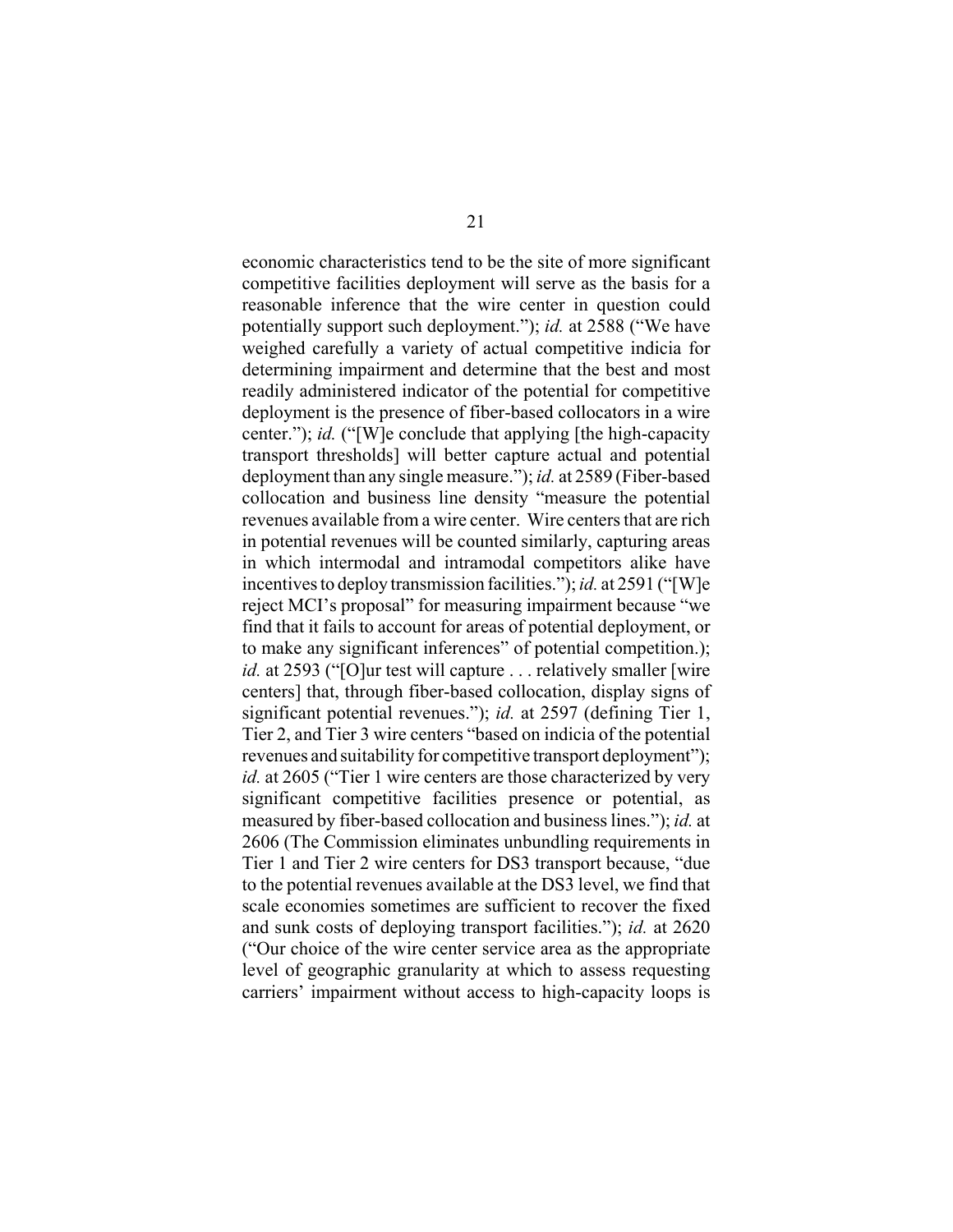grounded on [*USTA II*'s mandate that] the Commission . . . consider not only *actual* competition within a given market, but also *potential* competition within that market." (emphases in original)); *id.* at 2622 (The Commission rejects a buildingspecific impairment inquiry because that approach is "flawed by its failure to draw reasonable inferences from actual deployment regarding *potential* deployment." (emphasis in original)); *id.* at 2626 ("[H]igh business line counts and the presence of fiberbased collocators, when evaluated in conjunction with one another, are likely to correspond with actual self-deployment of [CLECs'] loops or to indicate where deployment would be economic and potential deployment likely."); *id.* at 2627 ("While the evidence does not (and could not) reveal a precise, immutable relationship between actual and potential deployment of high-capacity loops on the one hand, and the numbers of business lines and fiber-based collocators on the other hand, we adopt these proxies because they best minimize and balance any under-inclusiveness and over-inclusiveness.").

Notwithstanding the foregoing mountain of references, the ILECs argue that the FCC paid mere lip service to the potential for competition in the markets for both transport and loops. We reject both claims.

1

The ILECs complain that the Commission granted "exceedingly narrow transport relief." Pet. Br. at 33. Ironically, however, the Commission eliminated unbundling for highcapacity transport in *more* wire centers than the ILECs proposed. Specifically, the ILECs suggested—and the FCC rejected—a proposal to eliminate transport unbundling between wire centers that contain one or more fiber-based collocators. *See Order*, 20 F.C.C.R. at 2603. The Commission concluded that the ILECs' proposal would *underestimate* the potential for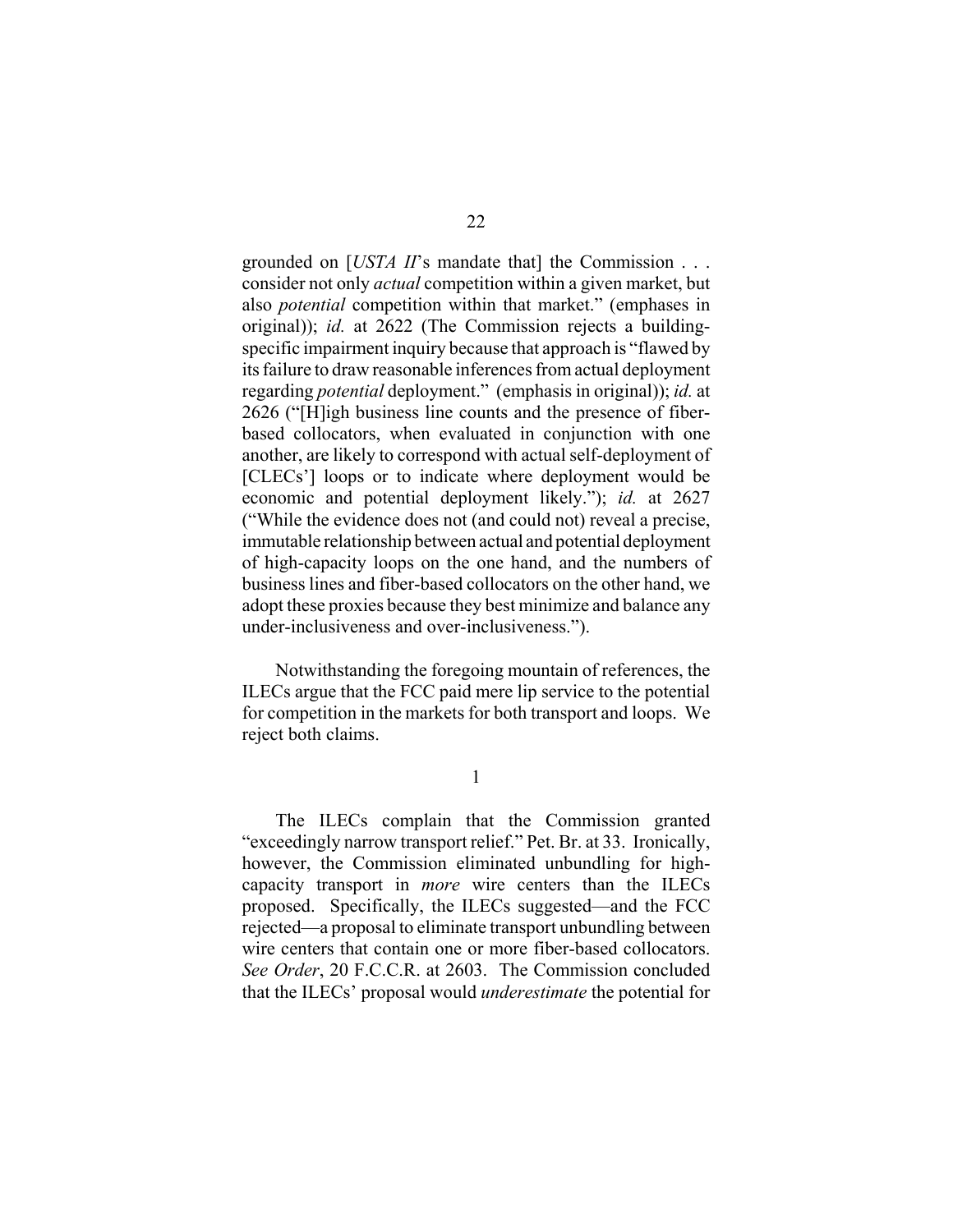competitive deployment and that unbundling was warranted for transport between wire centers that contained zero fiber-based collocators. *See id.* (eliminating unbundling in wire centers with zero fiber-based collocators if those wire centers have "a significant number of business lines [, which indicate] the presence of significant potential revenues").

To be sure, the Commission's chosen business-line thresholds (38,000 for DS1s and 24,000 for DS3s) are higher than the ILECs would have liked. However, as the Commission explained, the alternative thresholds proffered by the ILECs were too low—as an empirical matter—to support consistent competitive deployment. *See id.* at 2602-03. Given the fact that the Commission has "wide discretion to determine where to draw administrative lines," *AT&T Corp. v. FCC*, 220 F.3d 607, 627 (D.C. Cir. 2000), and given "the inevitability of *some* overand under-inclusiveness in the Commission's unbundling rules," *USTA II*, 359 F.3d at 570 (emphasis in original), we have been "generally unwilling to review line-drawing performed by the Commission unless a petitioner can demonstrate that lines drawn . . . are patently unreasonable, having no relationship to the underlying regulatory problem." *Cassell v. FCC*, 154 F.3d 478, 485 (D.C. Cir. 1998) (internal quotation marks and citation omitted).

Here, the Commission applied its transport thresholds in a "disjunctive tandem" (that is, there is no impairment if the wire centers meet *either* the business line *or* the collocation metrics). *Order*, 20 F.C.C.R. at 2588. Because "complementary tests will capture markets [with] significant potential revenues and thus, the potential for further competitive build-out," the Commission concluded that a disjunctive test "will better capture actual and potential deployment than any single measure." *Id.* This analysis clearly bears *some* "relationship to the underlying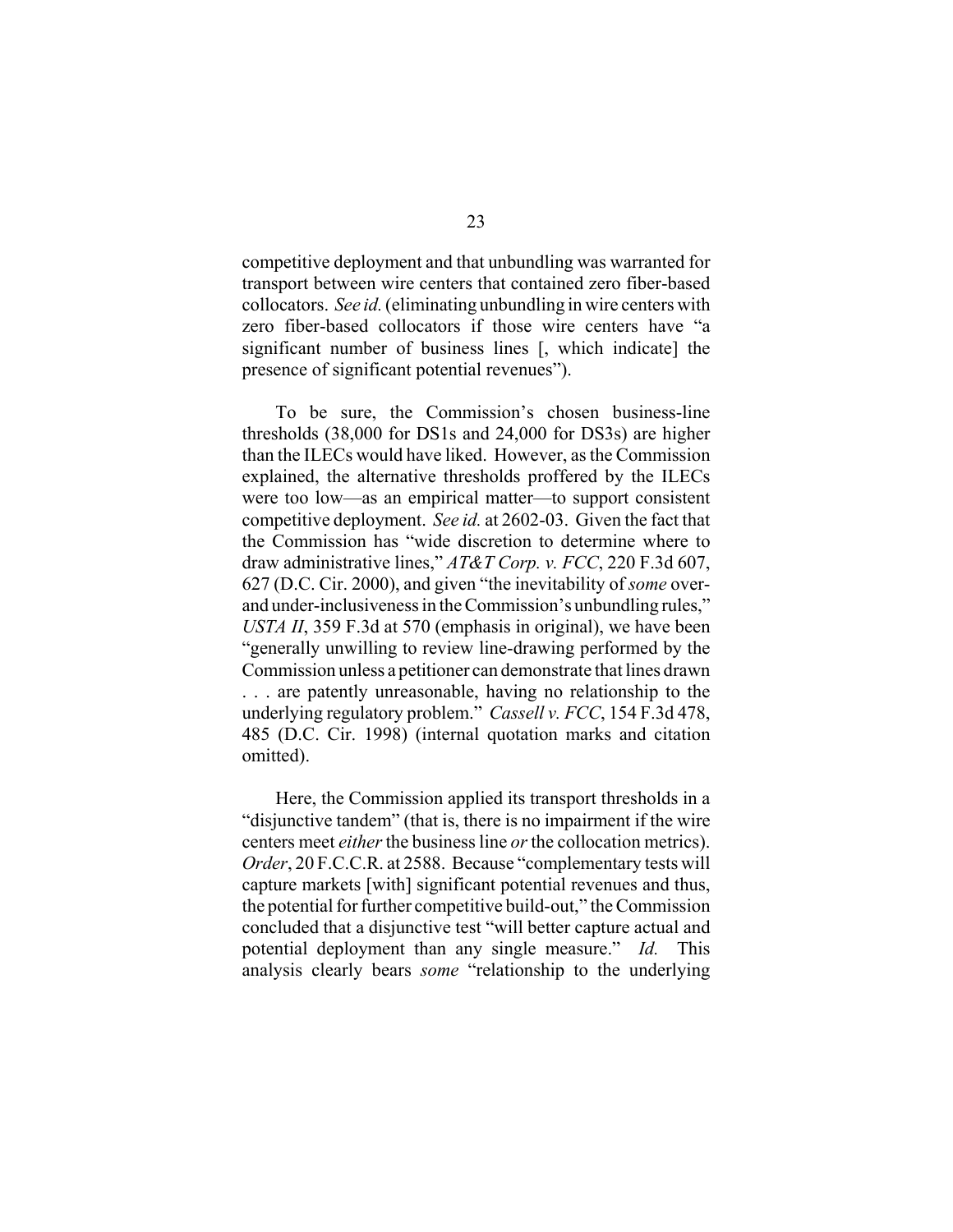regulatory problem." As a result, we deny the ILECs' petition for review of the Commission's transport thresholds.

2

The ILECs' challenge to the Commission's unbundling of high-capacity loops is equally unavailing. Again, the FCC chose to assess loop impairment at the wire-center level because wire centers provide the best evidence of "not only *actual* competition within a given market, but also *potential* competition within that market." *Id.* at 2620 (emphases in original). Again, the ILECs complain that the FCC "removed high-capacity loop unbundling obligations only in a tiny subset of wire centers where there is evidence of extreme competition." Pet. Br. at 32. And again, we disagree.

After surveying the economic realities surrounding loop deployment, the Commission decided to apply its loop thresholds "in conjunction with one another" (that is, there is no impairment if a wire center meets *both* the business line *and* the collocation metrics). *Order*, 20 F.C.C.R. at 2626. The FCC concluded that a conjunctive application of the loop-impairment thresholds would "best minimize and balance any under-inclusiveness and over-inclusiveness" in its unbundling inquiry. *Id.* at 2627. Similarly, after surveying the economic differences between DS1 and DS3 loops, the FCC unbundled fewer of the latter than the former because "economic conditions surrounding competitive deployment of DS3-capacity loops permit [more optimistic] inferences regarding potential deployment in the context of DS3 loops that would not be appropriate in the context of DS1 loops." *Id.* Moreover, because it is generally economic to self-deploy a DS3 loop "when demand nears two DS3s of capacity to a particular location," the FCC imposed a one-loop limit on DS3s. *Id.* at 2631.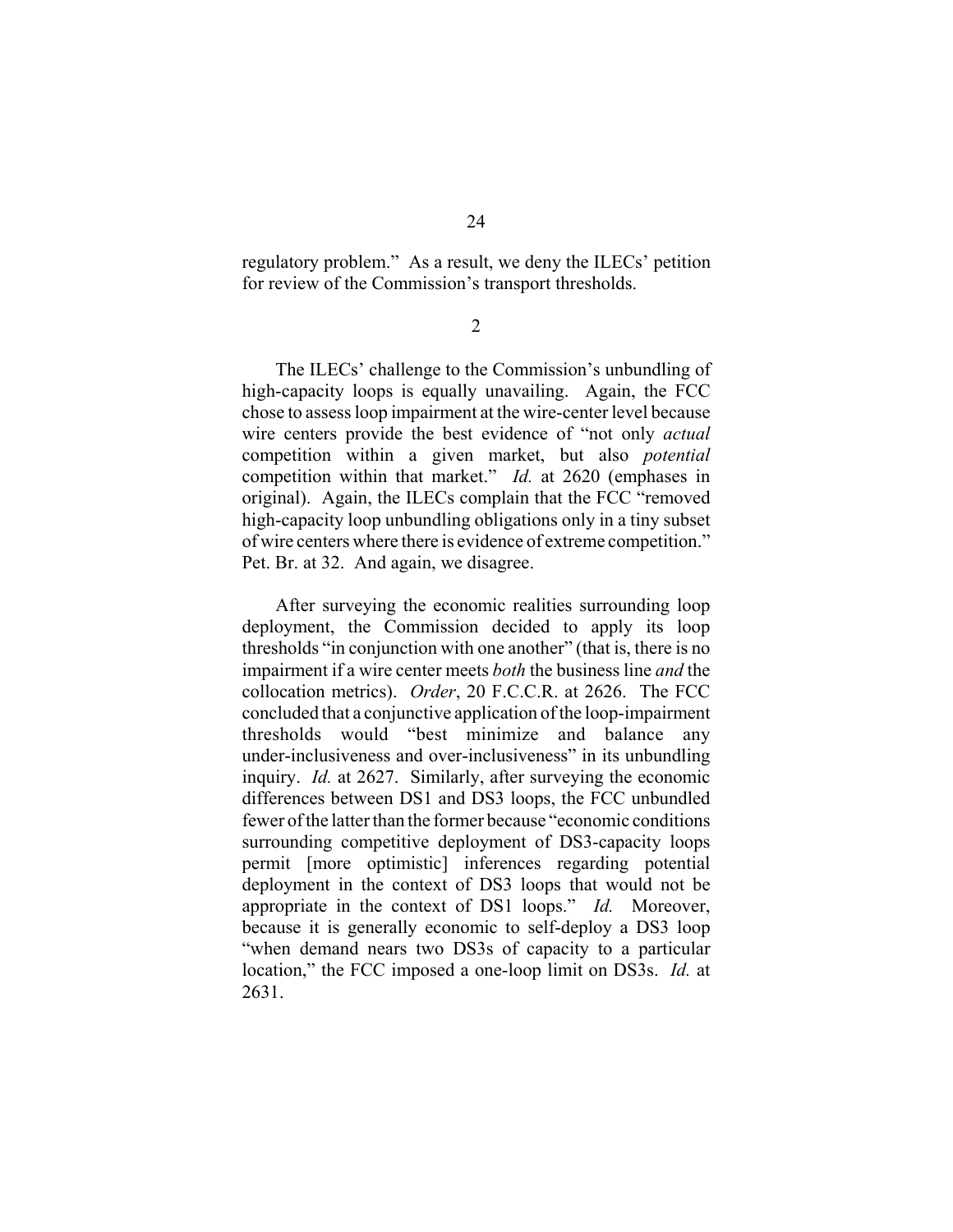By contrast, the Commission ordered wider unbundling of DS1 loops because "[t]he record before us indicates that [CLECs] typically do not provision stand-alone DS1 loops . . . ." *Id.* at 2627. In light of evidence that CLECs generally provide DS1 service by "channelizing" a bigger DS3 loop, the Commission "denie[d] unbundled access to DS1 loops only in the areas served by wire centers where . . . [CLECs] actually have deployed, or will deploy, competitive facilities at the DS3 capacity level or higher, creating the potential for [CLECs] to channelize those facilities to offer service at the DS1 capacity level." *Id.* at 2628. Because it is generally more efficient for a CLEC to self-deploy a DS3 (and channelize it, if necessary) rather than use ten or more DS1-UNEs, the Commission imposed a ten-loop limit on DS1s. *Id.* at 2633.

Instead of attacking the FCC's thresholds or loop caps, the ILECs simply lament that the Commission eliminated unbundling only in those markets that are experiencing "extraordinary levels of competition." Pet. Br. at 33. Of course, the levels of competition in *non*-impaired areas (where competition is thriving at "extraordinary levels") are irrelevant for purposes of the ILECs' petition for review. The real question is whether the Commission ignored evidence of competition (either actual or potential) in *impaired* areas. After conducting a thorough analysis of the economic realities surrounding high-capacity loop deployment, the FCC concluded that some of the wire centers identified by the ILECs' alternative unbundling thresholds exhibit indicia of impairment because they "do not generally exhibit extensive competitive fiber deployment, and do not offer sufficient revenue opportunities to incent such deployment." *Order*, 20 F.C.C.R. at 2637. Tellingly, the ILECs never claim (much less show<sup>7</sup>) that

 $\frac{7}{7}$  The ILECs attempt to shift the blame for this failure by arguing that the CLECs should suffer an "adverse inference" for their failure to disclose evidence within their control regarding deployment *vel non*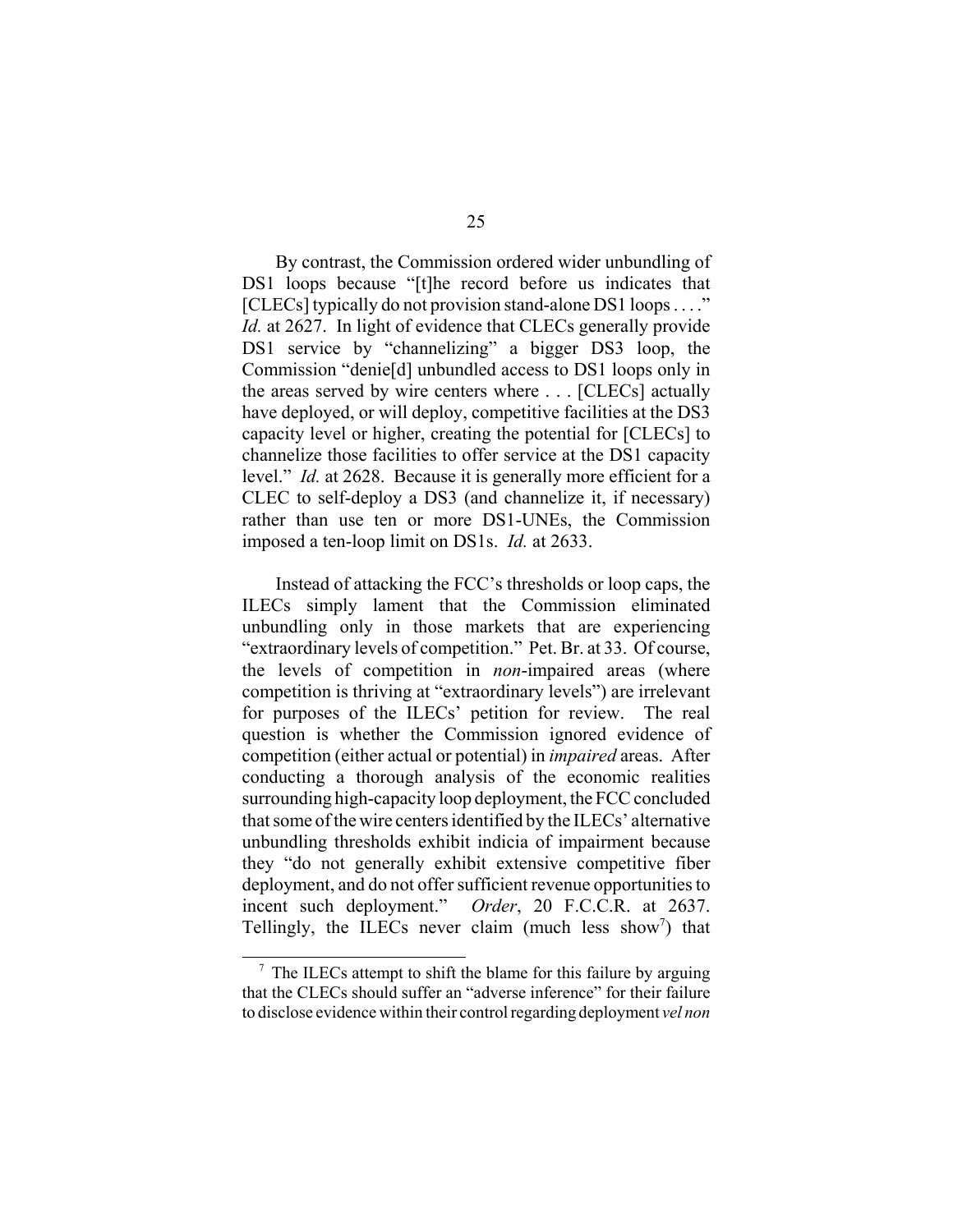competition exists below the Commission's loop thresholds. *Cf.* Pet. Br. at 33 (claiming competition exists below the Commission's *transport* thresholds).

Congress gave the Commission—not the petitioners or this Court—discretion in regulatory line-drawing. The mere fact that the Commission's exercise of its discretion resulted in a line that the ILECs would have drawn differently is not sufficient to make it unlawful. The FCC's loop-impairment thresholds—combined with the loop caps—suggest that the Commission "confront[ed] . . . the issue" of the costs and benefits of unbundling and "ma[d]e reasonable trade-offs" between allowing unbundling where it is necessary and eliminating unbundling where it is not. *USTA I*, 290 F.3d at 425. We have never required anything more. Nor do we today.

#### III

While the ILECs want less unbundling of high-capacity loops and transport trunks, the CLECs want more. To that end, the CLECs raise three arguments. First, the CLECs argue that they are universally impaired without unbundled access to DS1 loops, DS3 loops, and DS1 transport. Second, the CLECs argue that they are universally impaired without unbundled access to

of high-capacity loops. Again, however, the ILECs' arguments are misguided. Agreeing with comments filed by the ILECs themselves, the Commission adopted an *objective* wire-center test, which is based on publicly available data that neither party controls. *See Order*, 20 F.C.C.R. at 2619-22; *id.* at 2636-37. Because only non-proprietary data were relevant to the Commission's unbundling inquiry, there is no basis upon which to draw an adverse inference against the CLECs. *Compare Tendler v. Jaffe*, 203 F.2d 14, 19 (D.C. Cir. 1953) ("[T]he omission by a party to produce *relevant* and important evidence of which he has knowledge, and which is *peculiarly within his control*, raises the presumption that if produced the evidence would be unfavorable to his cause." (emphases added)).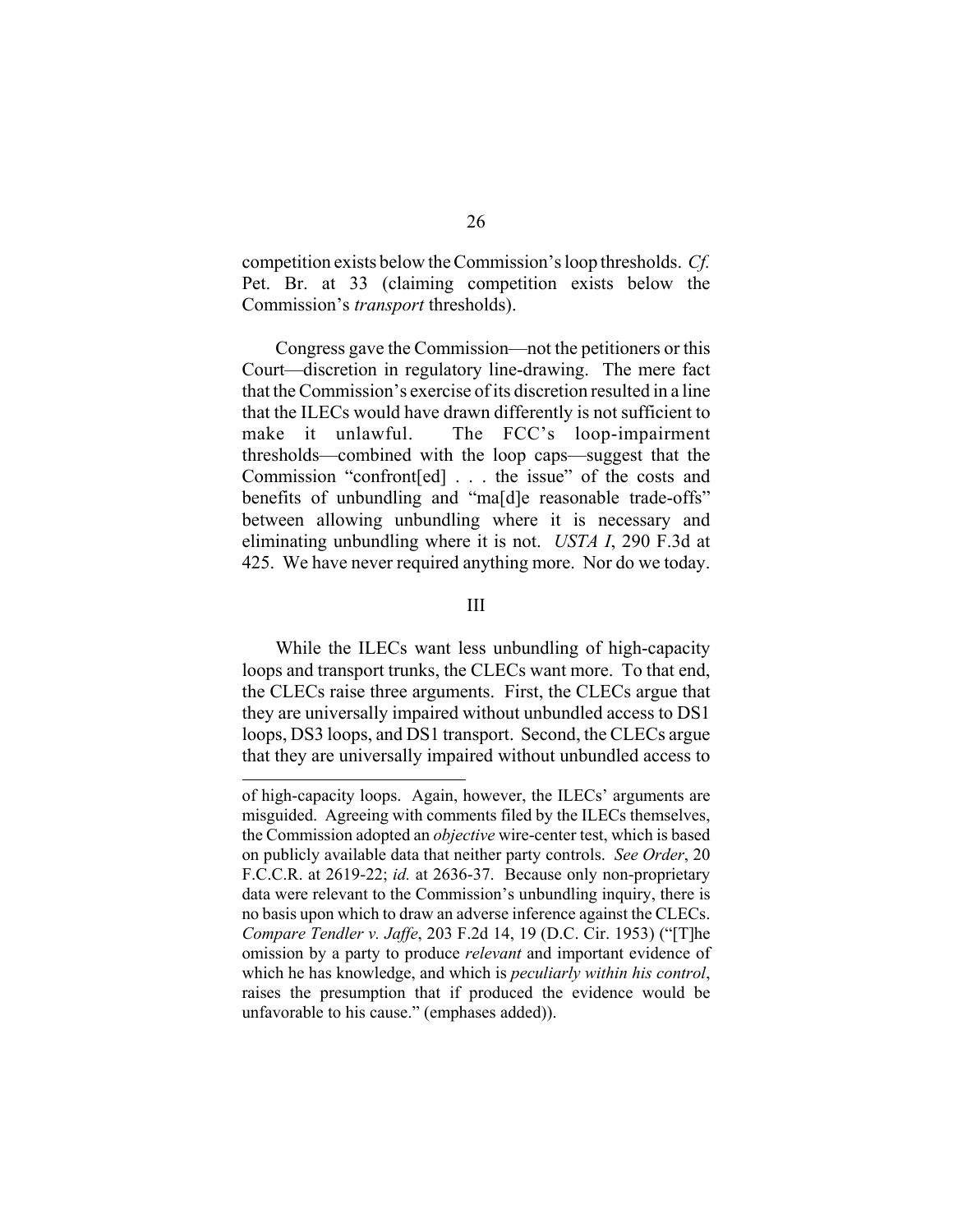mass market local switching. Third, the CLECs argue that the Commission's transitional rules for implementing the *Order* are arbitrary and capricious. We reject all three claims.

#### A

The CLECs first argue that it is economically impossible (and wasteful) for non-incumbents to supply high-capacity loops and transport trunks where the ILECs have already deployed them. Because "these fundamental economic facts" do not vary across markets, the CLECs argue that the Commission's unbundling thresholds are unlawfully high. Pet. Br. at 9. The CLECs mount separate challenges to the Commission's analysis for DS1 loops, DS3 loops, and DS1 transport. We address each in turn.

1

In the CLECs' view, the Commission erred by restricting the unbundling of DS1 loops. Given the FCC's finding that CLECs "cannot deploy stand-alone DS1-capacity loops on an economic basis," *Order*, 20 F.C.C.R. at 2628, the CLECs conclude that they must be impaired in (and thus entitled to unbundling of) DS1 loops nationwide.

We disagree. *USTA I* and *USTA II* require a nuanced application of a "granular" impairment standard, which incorporates competitive variations within and across markets. The CLECs appear to recognize this fact. *See*, *e.g.*, Pet. Br. at 14. Nonetheless, the CLECs advocate the most *un*-nuanced and *un*-granular impairment finding imaginable—namely, a nationwide unbundling decree—notwithstanding the fact that we *vacated* the CLECs' proffered alternative in *USTA II*. *See* 359 F.3d at 574; *see also Iowa Utils.*, 525 U.S. at 388 (holding the Commission cannot order blanket unbundling because "the Act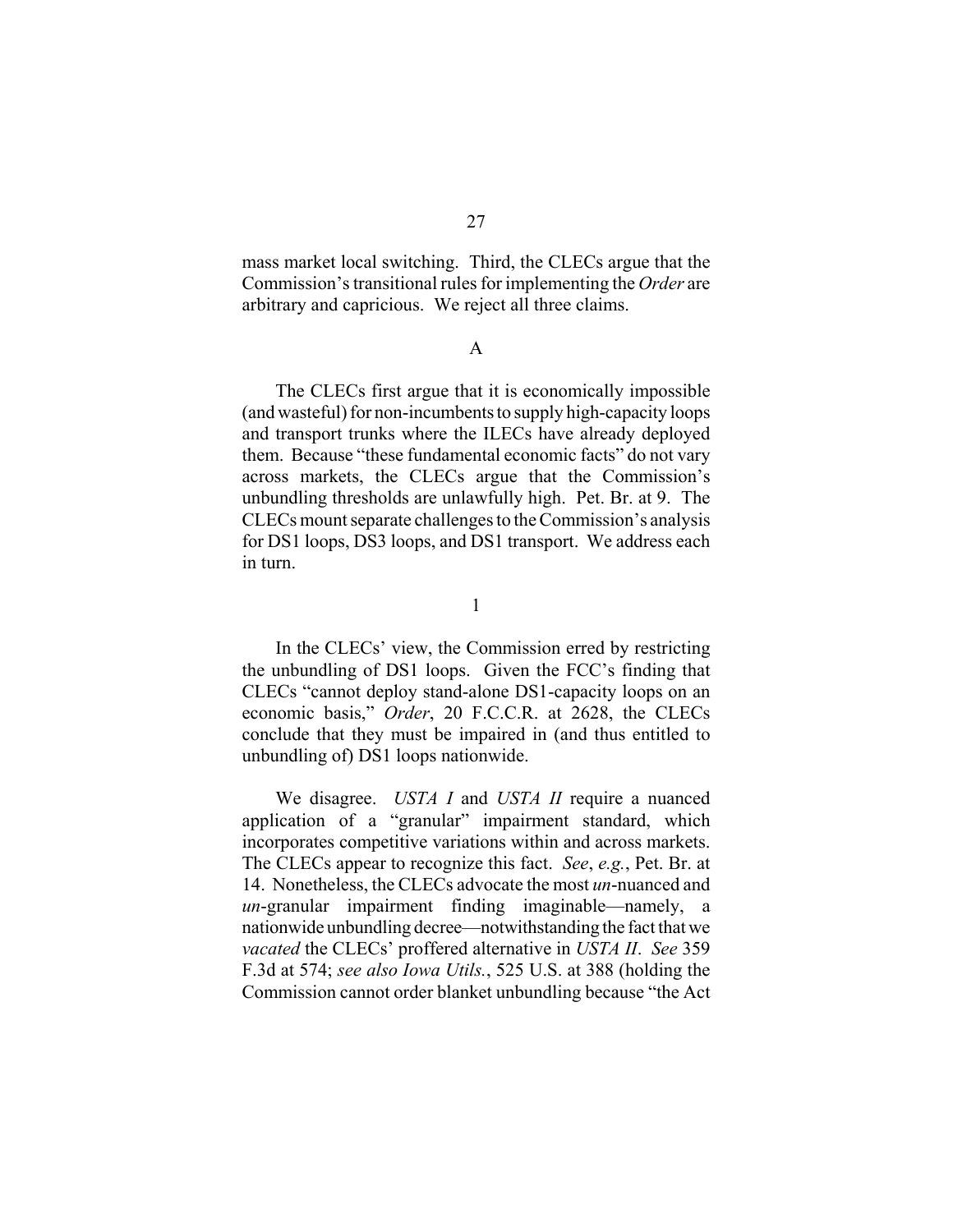requires the FCC to apply *some* limiting standard, rationally related to the goals of the Act" (emphasis in original)); *USTA I*, 290 F.3d at 422 (criticizing the FCC's decision "to adopt a uniform national rule, mandating [an] element's unbundling in every geographic market").

In the order before us, the FCC rejected a nationwide unbundling rule—and reasonably so. Instead of a blanket impairment finding, the FCC adopted a nuanced standard, which assesses impairment *vel non* at the wire center level and imposes "caps" on unbundling in markets in which the prevalence of UNEs suggests that facilities-based competition is viable.<sup>8</sup> The Commission's standard uses market data to predict when and where the CLECs will be economically able to deploy their own high-speed facilities, thus obviating the need for UNEs. We think this balancing act is reasonable.

As a fallback position, the CLECs argue that impairment should be assessed on a building-by-building (as opposed to a wire center-by-wire center) basis. However, after chronicling extensive record evidence, the Commission concluded that a building-by-building approach would be an administrative nightmare, a font of endless litigation, and an ineffective metric of impairment. *See Order*, 20 F.C.C.R. at 2620-25.

Even if the CLECs' building-by-building approach were not riddled with empirical flaws and administrability problems, "the fact that there are other solutions to a problem is irrelevant provided that the option selected [by the FCC] is not irrational." *Ass'n of Pub.-Safety Commc'ns Officials-Int'l, Inc. v. FCC*, 76 F.3d 395, 400 (D.C. Cir. 1996) (internal quotation marks and citation omitted). "The FCC need not demonstrate that it has made the *only* acceptable decision, but rather that it has based its

<sup>8</sup> *See* Part II.B.2, *supra* (discussing the particulars of the FCC's thresholds and loop caps).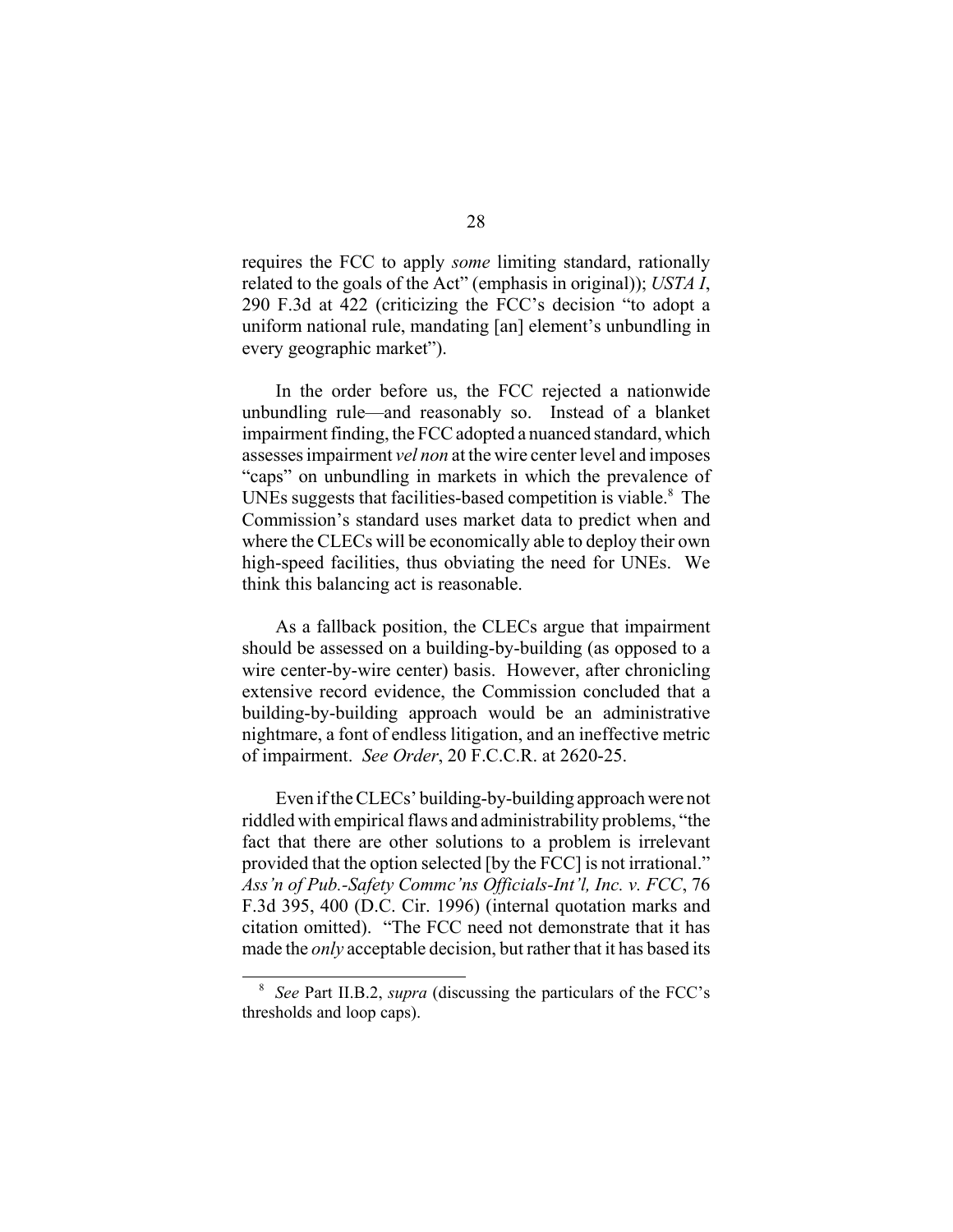decision on a reasoned analysis supported by the evidence before the Commission." *Id.* at 398 (emphasis in original). "[I]f the [Commission] has offered a reasoned explanation for its choice between competing approaches supported by the record, the court is not free to substitute its judgment for that of the agency." *Id.*

Here, "the Commission has offered a reasoned explanation." The FCC explained that it chose to focus on wire centers, fiber-based collocation, and business line density because those variables are objective, easily verifiable, and highly correlated with both extant and potential levels of facilities-based competition. *See Order*, 20 F.C.C.R. at 2588- 97. This explanation easily qualifies as "rational," "reasonable," and "non-arbitrary."

Even if the FCC explained its standard, the CLECs argue, that standard is nonetheless divorced from economic reality. In the CLECs' view, "[t]here is absolutely no evidence" to substantiate the purported correlation between competition and the level of fiber collocation and business line density within a wire center. Pet. Br. at 18. Moreover, the CLECs argue that even if fiber-based collocation can reasonably predict competition in enterprise markets, it is still insufficiently "granular" to predict competition for mass-market consumers. *Id.* at 19-20.

Again, the CLECs' argument is wide of the mark. As we have previously held, "collocation can reasonably serve as a measure of competition in a given market," particularly where it is "superior to the various alternatives proposed by petitioners." *WorldCom, Inc. v. FCC*, 238 F.3d 449, 459 (D.C. Cir. 2001). Here, the CLECs "offer *no* alternative save a painstaking analysis of market conditions." *Id.* (emphasis added). For example, the CLECs argue that the FCC's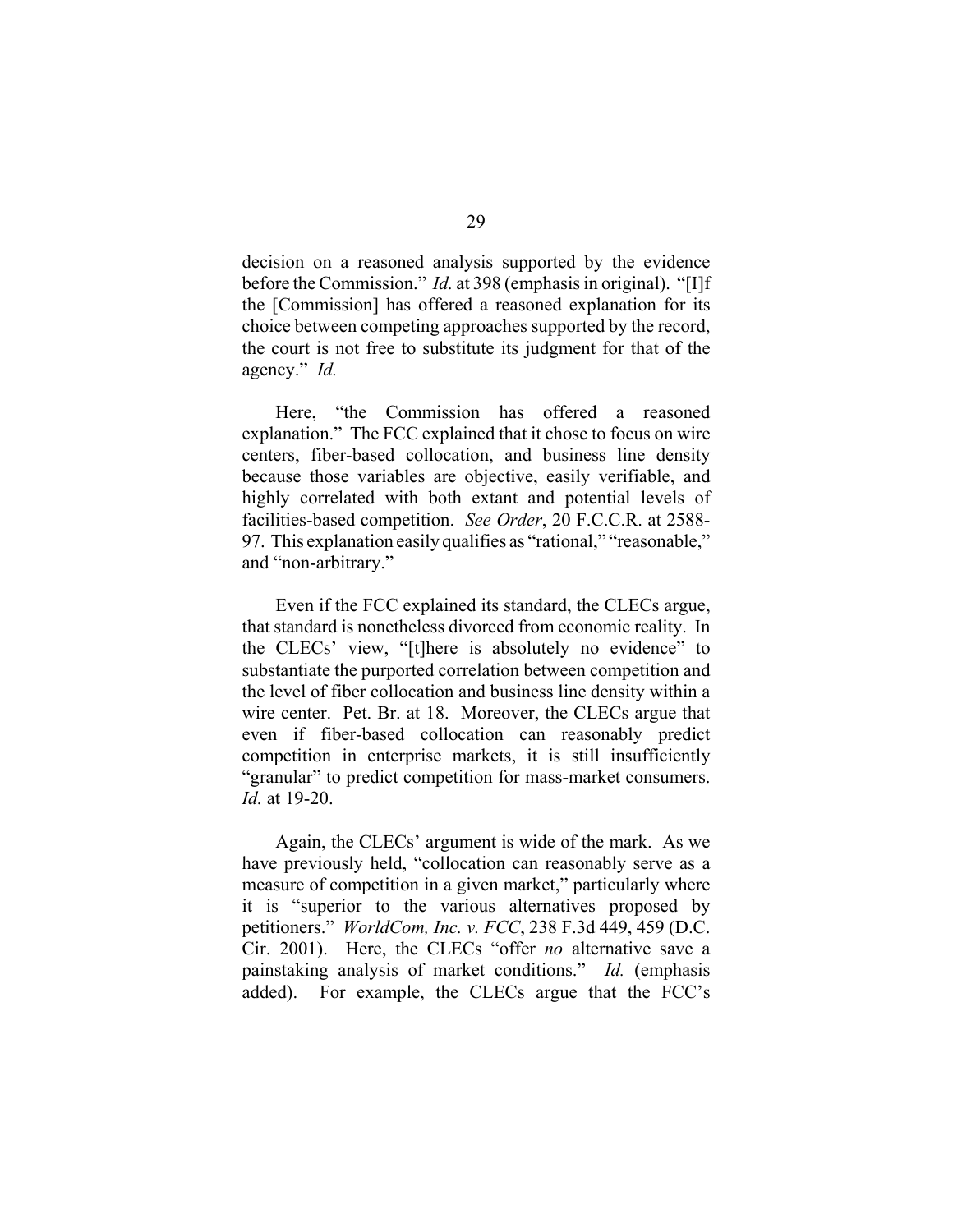impairment analysis should incorporate "operational or structural impediments," Pet. Br. at 10, which are "specific to the customer's location *within a building*," *Order*, 20 F.C.C.R. at 2623 (emphasis added). Such a suggestion takes the concept of granularity to an unrealistic extreme: It defies common sense—and *USTA II*'s mandate—to require the Commission to conduct individualized inquiries into the economic particularities of each floor within each building served by the millions of DS1 loops nationwide. *See USTA II*, 359 F.3d at 577 (holding the FCC is "free to take into account such factors as administrability" in its impairment inquiry). Under these circumstances, the Commission is justified in its reliance upon what is "an admittedly imperfect measure of competition." *WorldCom*, 238 F.3d at 459.

Finally, even if the *Order* properly accounts for economic reality, the CLECs claim that the Commission arbitrarily "turn[ed] around and ignore[d]" its own "reasonably efficient competitor" standard in its refusal to unbundle DS1 loops. In the CLECs' view, the *Order* "relies on a [CLEC] holding . . . a fiber transmission network," Pet. Br. at 21, notwithstanding the fact that the Commission's "reasonably efficient competitor" standard "do[es] not presume that a hypothetical entrant possesses any particular assets." *Order*, 20 F.C.C.R. at 2548.

The CLECs either misunderstand or misconstrue the FCC's ruling. The *Order* does *not* presume that a particular CLEC possesses a fiber transmission network. Rather, the FCC presumes that under certain economic conditions, it would be financially possible and attractive for a "reasonably efficient" CLEC to deploy high-speed facilities. And where *a* "reasonably efficient" CLEC can economically deploy its own facilities, the FCC concludes, *all* CLECs are not "impaired."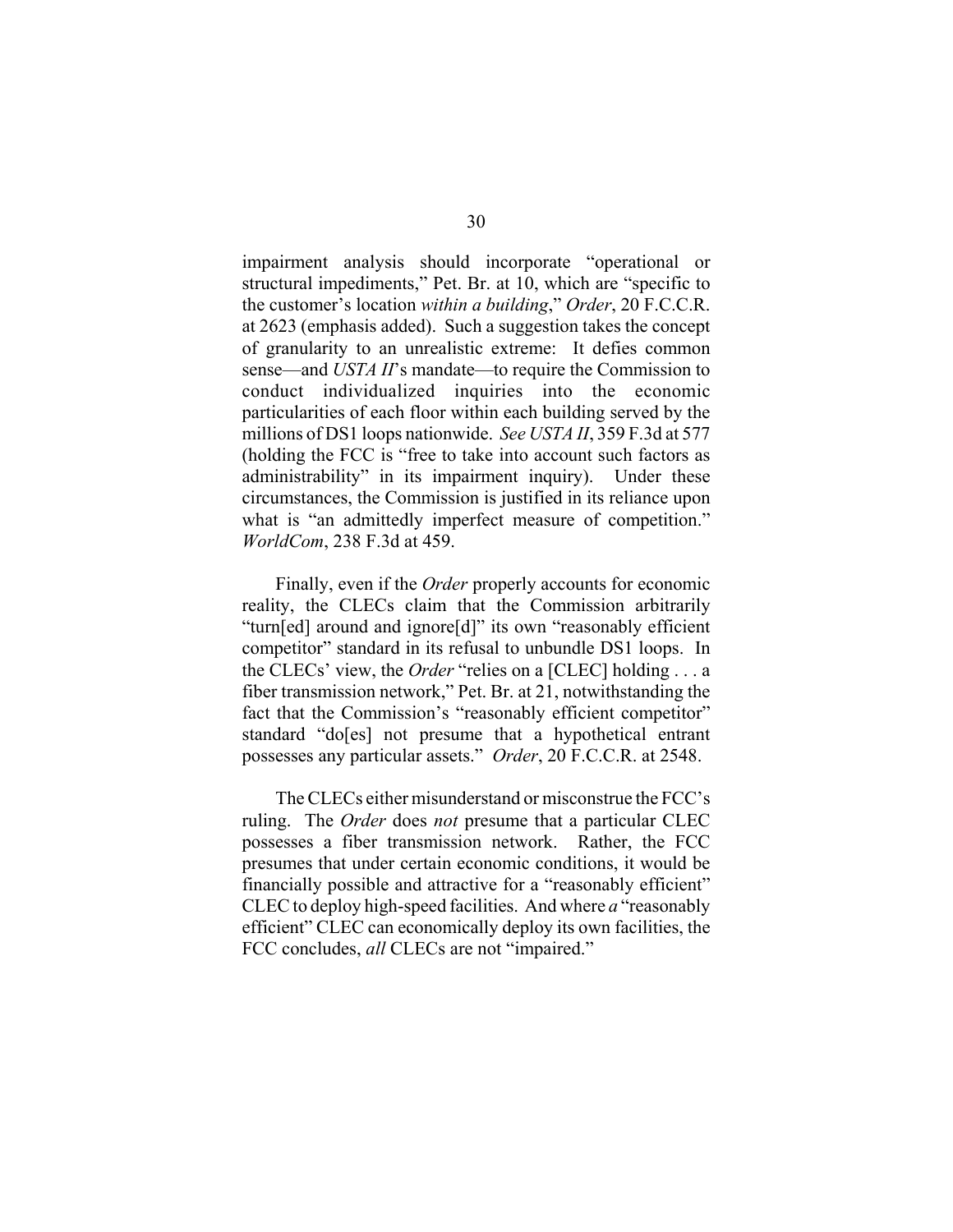At first blush, it might seem a little harsh to eliminate unbundling for all CLECs where one or more has demonstrated the economic feasibility of competing without UNEs. However, as the Commission explained, CLECs can use TSASs and other wholesale facilities "as a gap-filler" to enter or expand into new markets. *Id.* at 2623-24. And the CLECs' assertion that the wholesale supply of DS1 loops is "extremely limited," Pet. Br. at 22, is belied by the CLECs' own evidence confirming that they are "able to purchase wholesale capacity to serve a DS1 customer." *Order*, 20 F.C.C.R. at 2628. The ILECs corroborated the CLECs' concessions with respect to the availability of DS1 loops at wholesale prices. *See Ex parte* Letter from Evan T. Leo to Marlene H. Dortch, tbl. 9 (Oct. 4, 2004), Joint Appendix ("J.A.") 2067-68; Declaration of Claire Beth Nogay on behalf of Verizon, exh. 6 (Oct. 4, 2004), J.A. 1683-85. In the face of evidence that CLECs can—and do—offer DS1 services without UNEs, there is nothing unlawful about the FCC's well-reasoned refusal to order unbundling.

2

The CLECs next argue that the Commission erred by restricting the unbundling of DS3 loops. In a single footnote, the CLECs attempt to incorporate by reference all of their DS1 related arguments "to apply equally to single DS3 loops." Pet. Br. at 14 n.8. This reference is insufficient to raise the issue. *See Sugar Cane Growers Co-op. of Florida v. Veneman*, 289 F.3d 89, 93 n.3 (D.C. Cir. 2002) ("On appeal, appellants failed to raise their . . . claim—a footnote at the end of their opening brief does not suffice."); *Hutchins v. Dist. of Columbia*, 188 F.3d 531, 539 n.3 (D.C. Cir. 1999) (en banc) ("We need not consider cursory arguments made only in a footnote.").

The CLECs' only viable DS3 challenge is their argument that "the FCC's proxies are an insufficient indicator of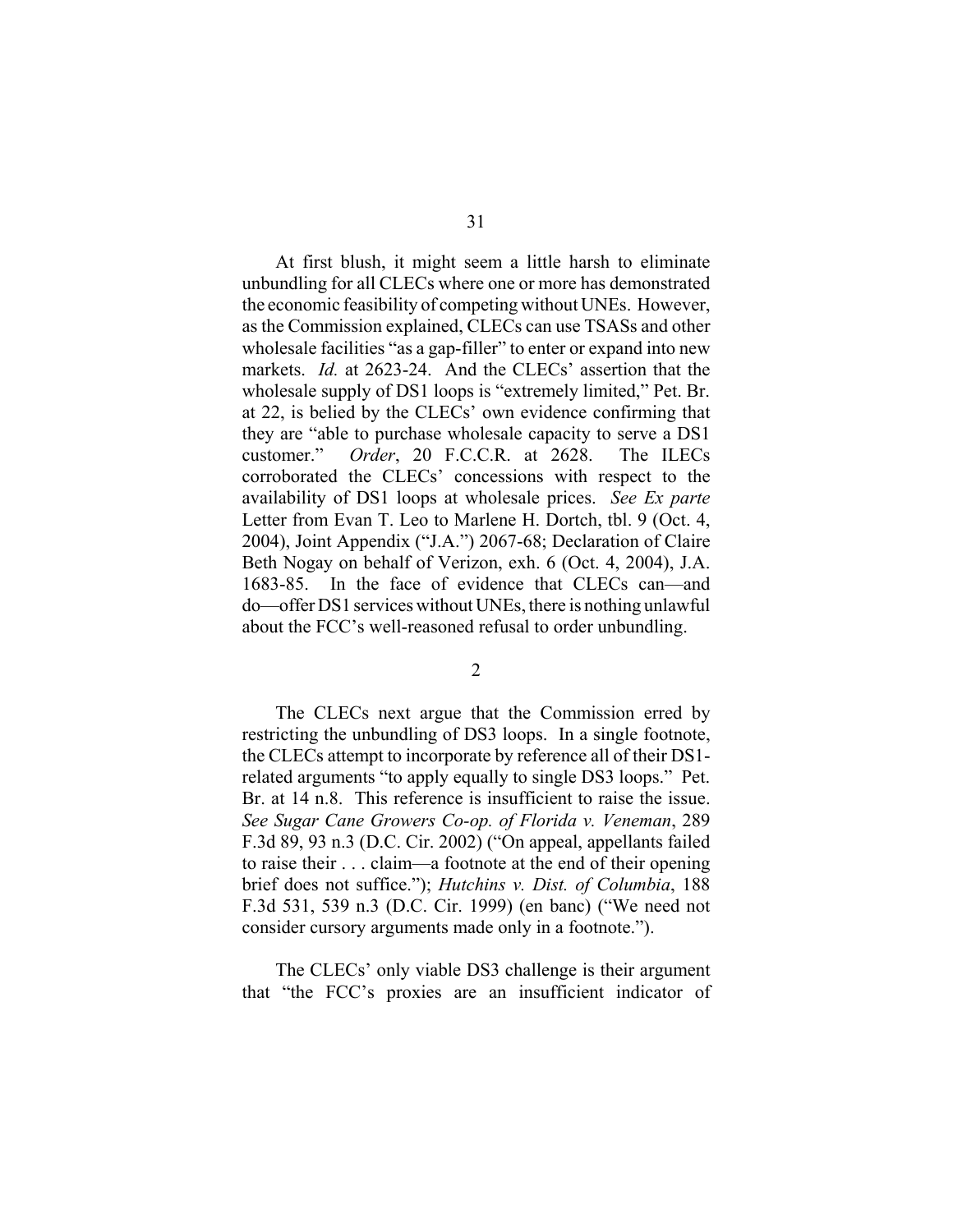competitive deployment." Pet. Br. at 19. However, the CLECs base their attack entirely on the alleged paucity of *extant* competition. *See id.* at 23 ("[T]he record plainly shows that the number of buildings where [CLECs] have deployed [DS3] facilities . . . is minuscule."). Because we have held that unbundling may be appropriate only after the Commission considers the *potential* for future competition, *see USTA II*, 359 F.3d at 575, the CLECs' complaints that *current* DS3 deployment is "minuscule" are wide of the mark. We therefore deny the petition for review with respect to DS3 loops.

3

The CLECs next argue that the Commission erred by restricting the unbundling of DS1 transport. In light of the same record evidence that informed the Commission's impairment analysis for DS1 loops, the FCC found that CLECs are not impaired without unbundled access to DS1 transport on routes between "Tier 1" wire centers. *See Order*, 20 F.C.C.R. at 2598; *id.* at 2605. The CLECs' challenge to this conclusion is feeble: They do not dispute that wire centers provide a perfectly reasonable metric to gauge transport impairment, Pet. Br. at 16, nor do they dispute that competitive transport is or can be selfprovisioned between Tier 1 wire centers, *Order*, 20 F.C.C.R. at 2605. Nor do the CLECs dispute that those competitive transport facilities can be channelized to provide transport at the DS1 level. *See id.* at 2585-86. Instead, the CLECs argue that the Commission's impairment inquiry was based "solely on the unfounded prediction" that a *wholesale* market for DS1 transport might develop. Pet. Br. at 27.

The CLECs' characterization of the Commission's inquiry is inaccurate. After finding empirical proof that more than twothirds of wire centers above the business-line threshold can attract four or more fiber-based collocators, *see Order*, 20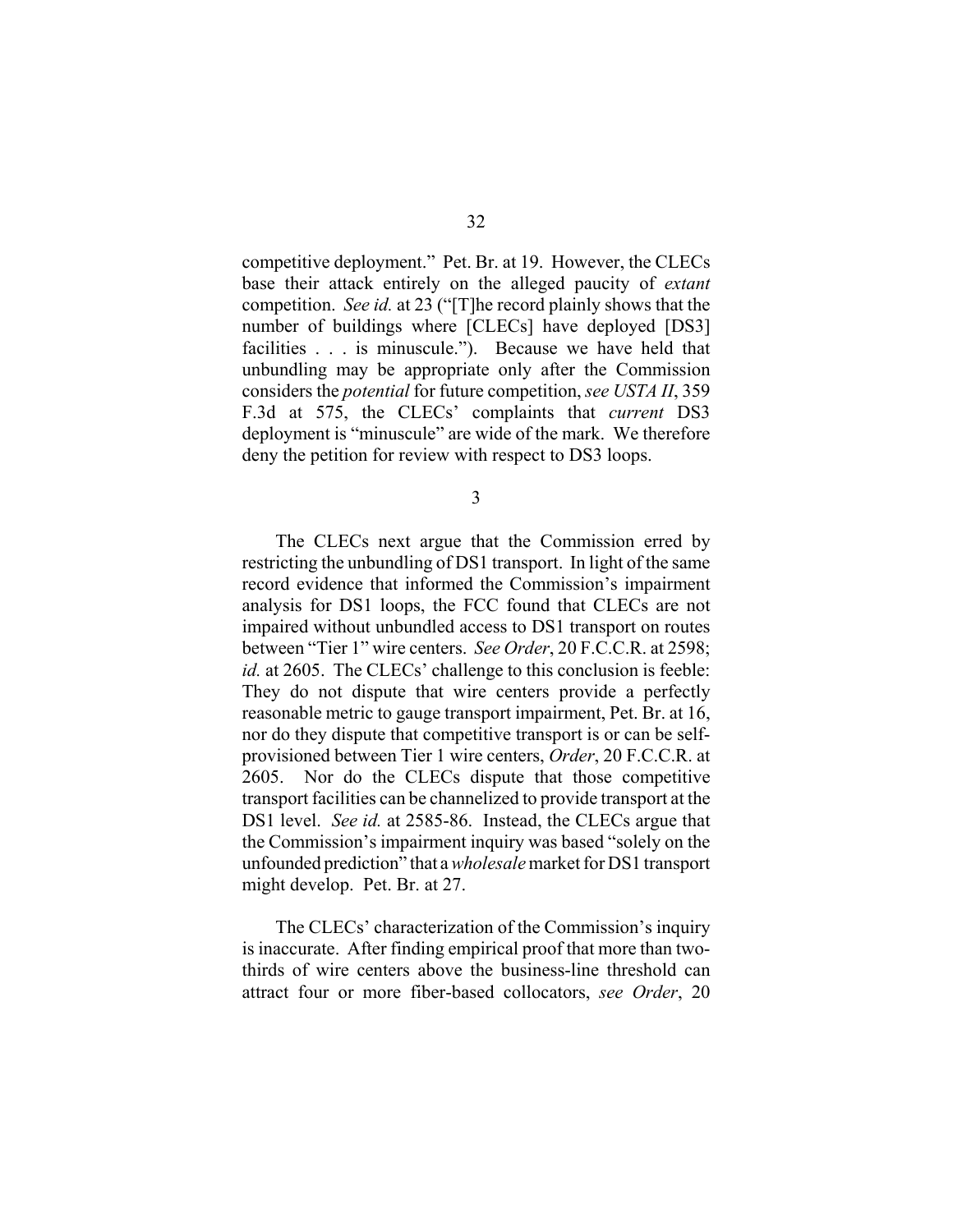F.C.C.R. at 2598-99 & nn.322-23, the Commission inferred that it was "possible that *competitors can deploy* transport facilities to the remainder of the wire centers above this business line threshold," *id.* at 2599 (emphasis added). Thus, the Commission did not focus "solely" on the availability of wholesale transport—in fact, the FCC's impairment inquiry centered on the potential for CLECs to *self-deploy* DS1 transport. We therefore deny the petition for review with respect to DS1 transport.

B

The CLECs' second challenge pertains to the Commission's decision not to require unbundled access to mass-market local switching. *See Order*, 20 F.C.C.R. at 2641-61. "Local switching" is the modern-day equivalent of a switchboard operator: Computerized switches route a signal from a caller to a receiver. "Mass market" switching refers to phone calls made by or to residential consumers (as opposed to "enterprise" switching, which refers to calls made by or to business customers). In the *Order*, the Commission declined to order unbundling in MMLS. The CLECs—joined by National Association of State Utility Consumer Advocates ("NASUCA")<sup>9</sup>

<sup>9</sup> Because NASUCA presses the point at length in its briefs, we note that the association has standing. In *USTA II*, we held that "it is not at all self-evident from the record that NASUCA meets the associational standing criteria established in *Hunt v. Washington State Apple Advertising Commission*, 432 U.S. 333, 344-45 (1977)." 359 F.3d at 593-94 (parallel citations omitted). Here, by contrast, NASUCA has submitted an affidavit that demonstrates "(a) its members would otherwise have standing to sue in their own right; (b) the interests it seeks to protect are germane to the organization's purpose; and (c) neither the claim asserted nor the relief requested requires the participation of individual members in the lawsuit." *Hunt*, 432 U.S. at 343. Accordingly, NASUCA has associational standing to press its claims.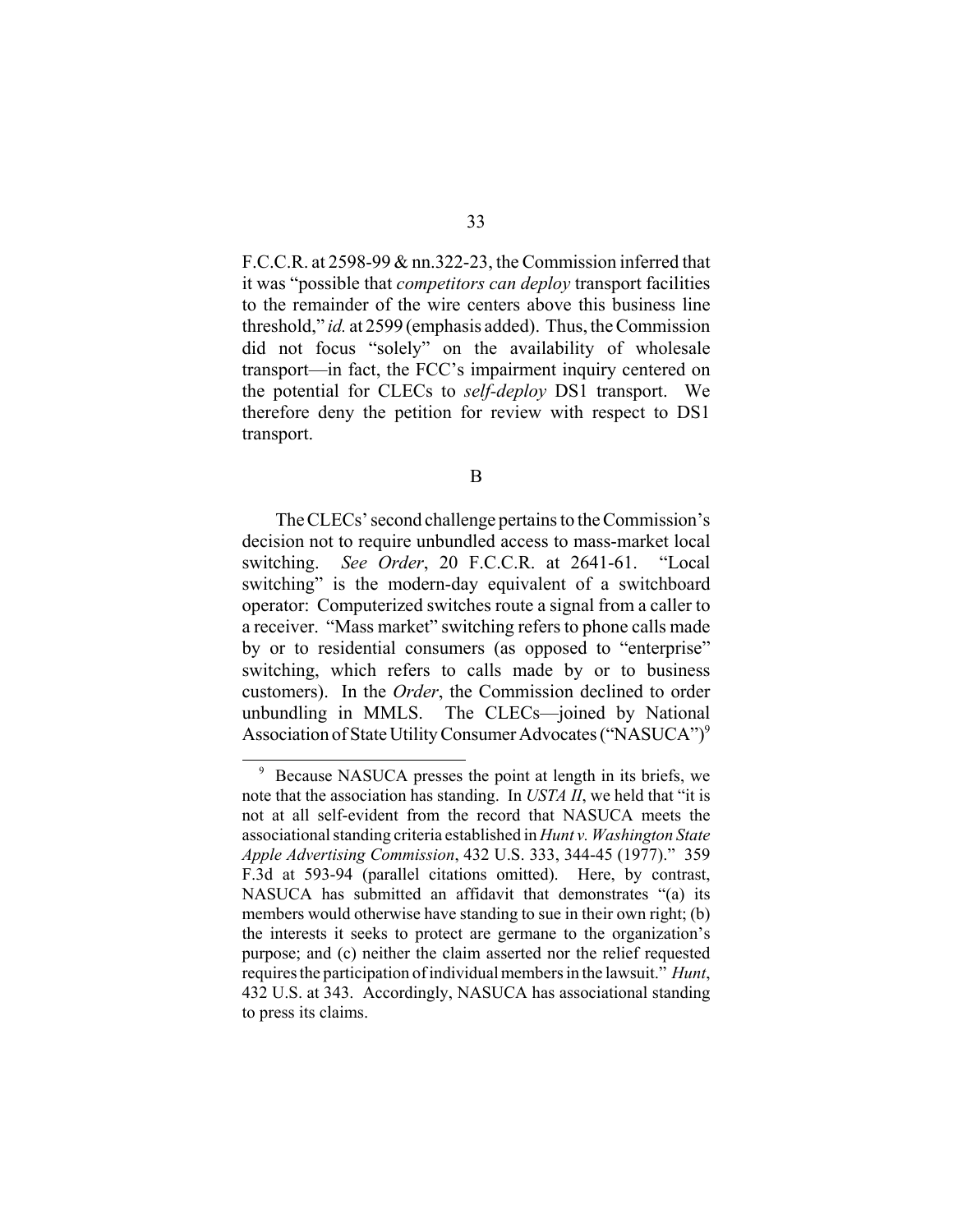and the New Jersey Division of the Ratepayer Advocate ("NJDRA")—petition for review. We discuss and reject each petitioner's claims separately.

1

First, we reject the CLECs' challenge to the Commission's ruling on MMLS. The CLEC petitioners argue that a nationwide non-impairment finding must be vacated because it is insufficiently "granular." However, the mere fact that the Commission eliminated unbundling across the board does not make it unlawful: The "granularity" criterion does not require the FCC to manufacture regulatory variation where the record does not support it. *See USTA II*, 359 F.3d at 570 (holding the Commission need only adopt a granular rule if "there is evidence that markets vary decisively (by reference to [the FCC's] impairment criteria) . . .").

On the record before it, the Commission reasonably concluded that CLECs are not "impaired" without unbundled access to MMLS. In light of the fact that CLECs have deployed their own switches in 86% of the ILECs' wire centers across the country, J.A. 2047, and in light of the fact that CLECs are deploying high-tech switches that have "higher capacity and wider geographic reach" than the old switches employed by the ILECs, *Order*, 20 F.C.C.R. at 2646, the record suggests that it is neither "uneconomic" nor "wasteful" for CLECs to deploy their own switches, *USTA II*, 359 F.3d at 572-73. While other parts of the ILECs' networks might remain "bottleneck facilities," the CLECs' widespread deployment of switching technology suggests "competition is possible" without unbundled switches. *Id.* at 575; *see also Order*, 20 F.C.C.R. at 2646 (noting that CLECs are currently combining their own switching and the ILECs' unbundled loops to serve mass market customers in 137 of the nation's largest 150 metropolitan statistical areas).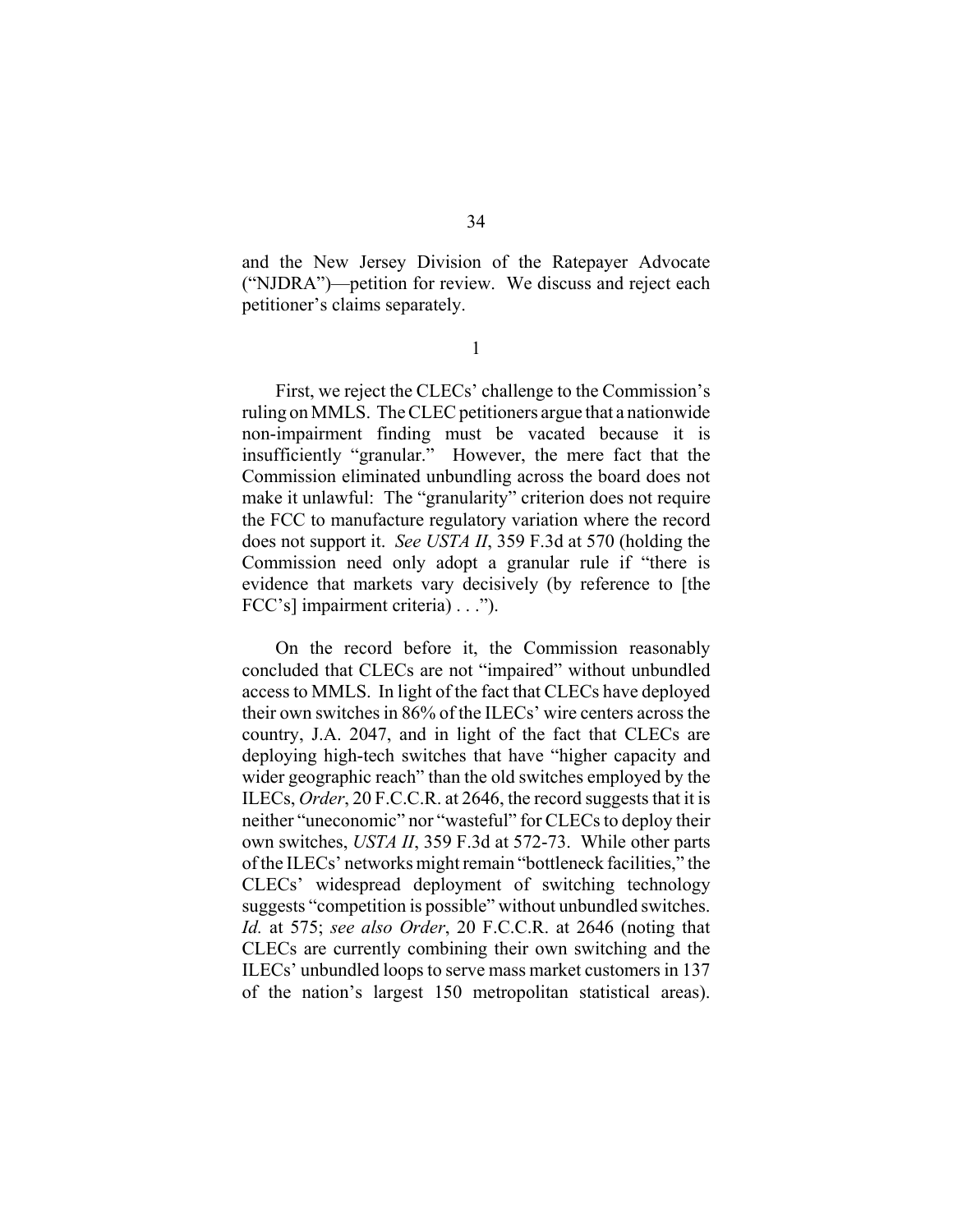Moreover, the Commission's prior impairment finding was based solely on the technical difficulties associated with connecting CLECs' switches with the ILECs' networks (a process termed "hot cutting"). *See Triennial Review Order*, 18 F.C.C.R. at 17277. Here, however, the Commission found (and the CLECs do not dispute) that the ILECs have made vast improvements in their hot cut procedures, thus making it easier and more financially attractive than ever for CLECs to deploy their own switches. *Order*, 20 F.C.C.R. at 2647-49.

Confronted with this record of competitive switch deployment, the CLECs failed to offer any explanations or contrary evidence. The CLECs insist that the Commission unduly focused on improvements in hot cuts while ignoring other "impairments faced by CLECs attempting to serve the mass market with their own switches." Pet. Br. at 36-37. However, the CLECs do *not* offer an explanation for what these other "impairments" might be. The CLECs also failed to offer evidence that it is "uneconomic" to serve mass market customers with switches that were originally deployed to serve enterprise customers. *See Order*, 20 F.C.C.R. at 2656-57. Moreover, the CLECs did "not rebut<sup>[]</sup> the evidence of commenters showing that [CLECs] in many markets have recognized that facilities-based carriers could not compete with TELRIC-based UNE-P, and therefore have made UNE-P their long-term business strategy." *Id.* at 2654. Given that UNE-P is a "completely synthetic" form of competition, *USTA I*, 290 F.3d at 424, the Commission reasonably eliminated switch unbundling. *See USTA II*, 359 F.3d at 572, 581-82 (noting that the FCC may reasonably use its "at a minimum" authority under § 251(d)(2) to encourage CLECs to invest in—and compete through—their own facilities). Therefore, we deny the CLECs' petition for review.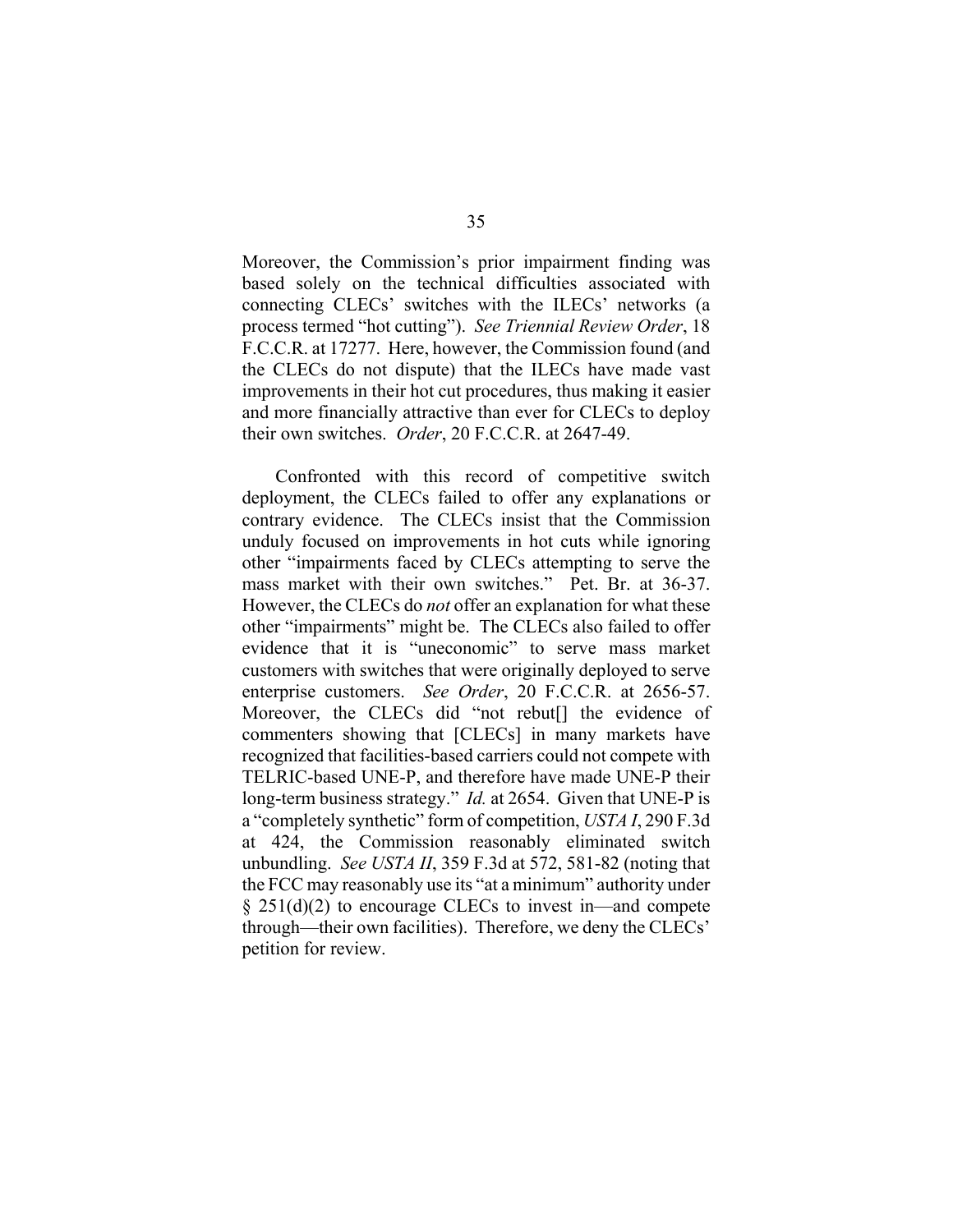Second, we reject NASUCA's challenge to the Commission's ruling on MMLS. The Association argues that the ILECs have "conceded impairment" in some MMLS markets by submitting evidence of non-impairment in others. Pet. Br. at 15. That is, NASUCA argues that the ILECs should suffer a negative inference for each of the markets for which the incumbents did not submit data.

NASUCA's argument is without support in the relevant caselaw. *USTA I* and *USTA II* make clear that the burden of persuasion rests on the shoulders of the party that urges the Commission to find impairment. *See USTA I*, 290 F.3d at 425; *USTA II*, 359 F.3d at 570-71. And the rationale for our conclusion is simple: The plain text of  $\S 251(d)(2)$  permits unbundling *only* where the Commission receives evidence that UNEs are "necessary" to prevent "impair[ment]" of the CLECs' competitive aspirations. Thus, the 1996 Act does not obligate the ILECs to prove non-impairment—it forces the CLECs to prove impairment.

In this case, there was no evidence of impairment in MMLS markets. The only evidence before the FCC (provided by the ILECs) suggested switches are "significantly deployed on a competitive basis." *USTA I*, 290 F.3d at 422; *see Order*, 20 F.C.C.R. at 2644-45 & n.545. NASUCA offers nothing to suggest otherwise. Nor does it dispute that the sole basis for the FCC's prior impairment finding (namely, the costliness of hot cuts) is no longer an issue. Given the lopsided record, the Commission reasonably declined to find impairment. Therefore, we deny NASUCA's petition for review.

2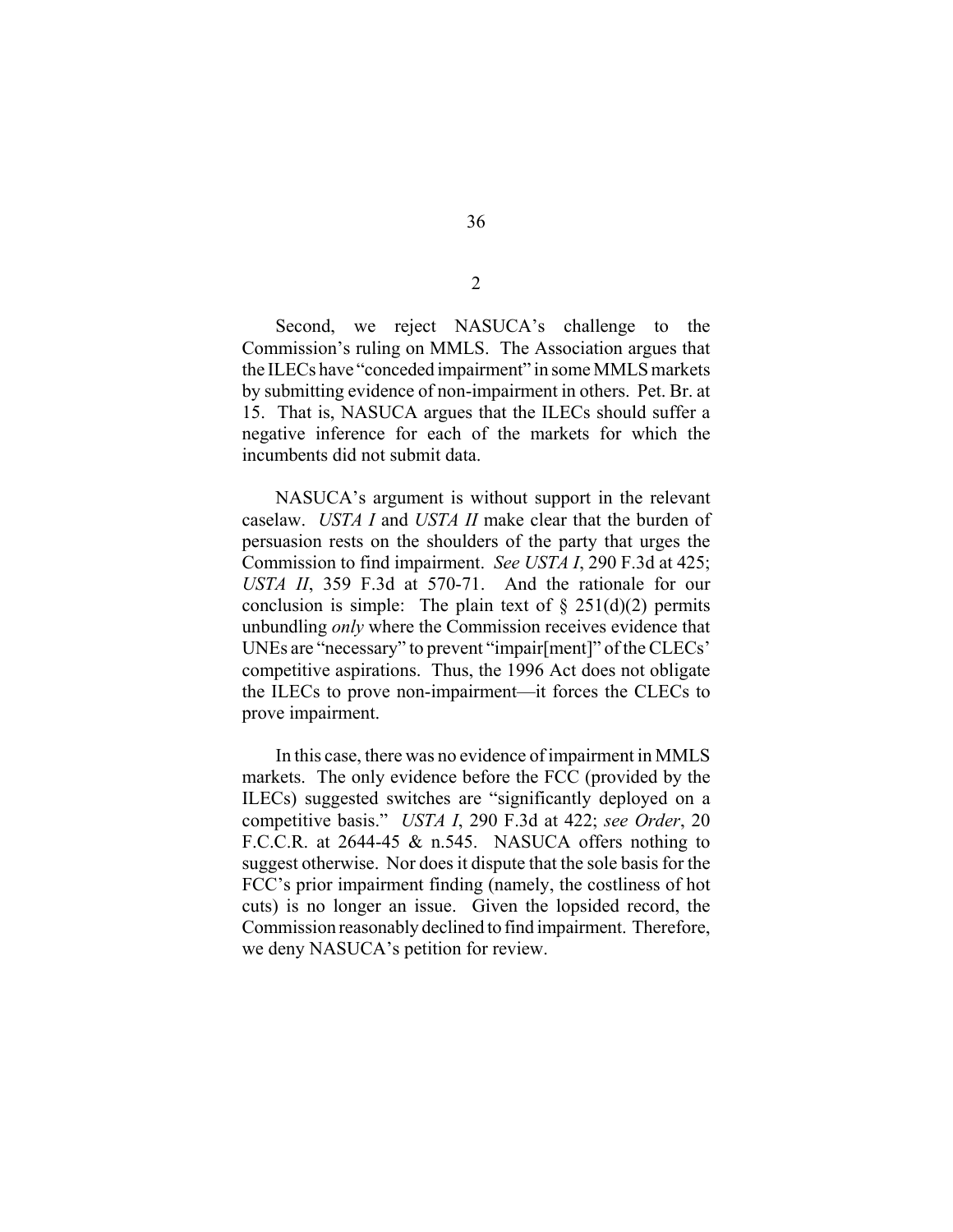Finally, we reject NJDRA's challenge to the Commission's ruling on MMLS. The Ratepayer Advocate argues that the Commission's "analytical construct for assessing mass market impairment"—namely, the "reasonably efficient competitor" standard—was not a "logical outgrowth" of the *NPRM*. Pet. Br. at 6. Without explaining how, NJDRA simply asserts that the *Order* "is a substantial and significant departure from the *NPRM*." *Id.* 

NJDRA's argument is meritless. An agency's final rule need only be a "logical outgrowth" of its notice. *See Shell Oil Co. v. EPA*, 950 F.2d 741, 750-51 (D.C. Cir. 1991); *see also Env'l Integrity Proj. v. EPA*, 425 F.3d 992, 996 (D.C. Cir. 2005) ("[A]gencies [may not] use the rulemaking process to pull a surprise switcheroo on regulated entities."). Whether the "logical outgrowth" test is satisfied depends on whether the affected party "should have anticipated" the agency's final course in light of the initial notice. *Small Refiner Lead Phase-Down Task Force v. EPA*, 705 F.2d 506, 548-49 (D.C. Cir. 1983).

NJDRA should have anticipated the FCC's "reasonably efficient competitor" standard. In the *NPRM*, the FCC sought comment on how to respond to *USTA II*'s vacatur of the Commission's "open-ended[]" impairment inquiry into "uneconomic entry." *See NPRM*, 19 F.C.C.R. at 16788 (citing *USTA II*, 359 F.3d at 571-73); *see also USTA II*, 359 F.3d at 572 ("Uneconomic by whom? By *any* CLEC, no matter how inefficient? By an 'average' or 'representative' CLEC? By the most efficient existing CLEC? By a hypothetical CLEC that used 'the most efficient telecommunications technology currently available' . . . ?" (emphasis in original)). In response

3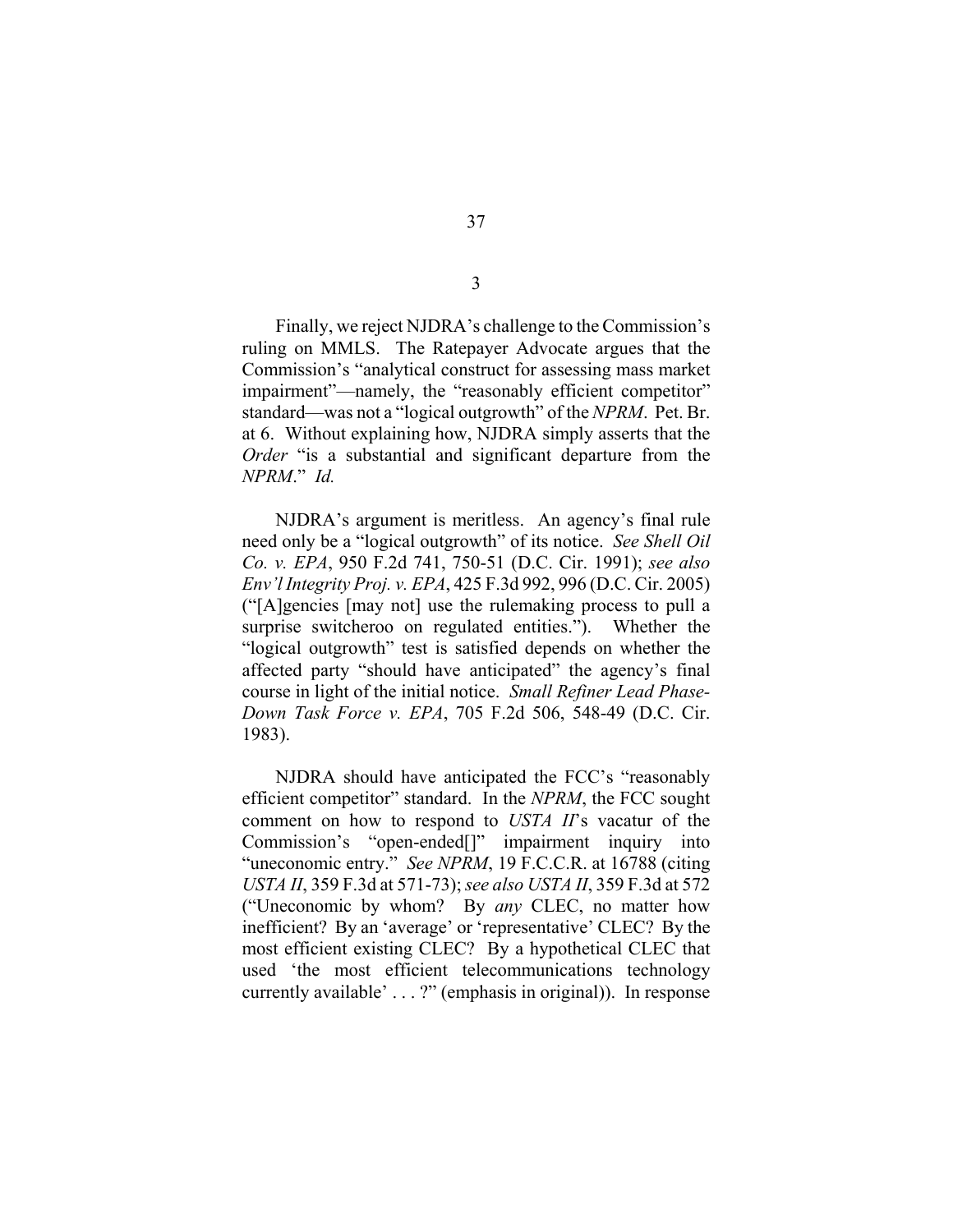to comments, the Commission answered *USTA II*'s questions by promulgating the "reasonably efficient competitor" standard. *See Order*, 20 F.C.C.R. at 2547. Given that the *NPRM* put interested parties on notice that the FCC wanted to answer our questions, and given that the *Order* answered our questions, the latter was easily a "logical outgrowth" of the former. Therefore, we deny NJDRA's petition for review.<sup>10</sup>

 $\overline{C}$ 

The CLECs' third challenge—echoed in NJDRA's petition—pertains to the FCC's transitional efforts to wean CLECs off unbundled access to ILECs' local switching. In the *Order*, the Commission authorized the ILECs to increase local switching prices over the next twelve months by \$1 above the highest unbundled network element-platform rate approved by the relevant state commission. *See Order*, 20 F.C.C.R. at 2660- 61. We reject the challenges filed by both the CLECs and NJDRA.

1

We first reject the CLECs' challenge to the Commission's transitional rules. The CLECs argue that the \$1 rate increase violates the ILECs' unbundling obligations under § 271 of the Act. Under § 271, ILECs are obligated to offer unbundled local

<sup>&</sup>lt;sup>10</sup> NJDRA also echoes the CLECs' challenge to the Commission's finding of nationwide non-impairment for MMLS. NJDRA argues that the FCC failed to provide a reasoned explanation for its decision: "Unexplained reliance upon inference upon inference, rather than actual granular analysis and evidence is not reasoned decision making. One can infer an elephant is a mouse . . . with a glandular problem." Reply Br. at 14 (ellipsis in original). While NJDRA's argument is somewhat less than clear, we reject it for the same reasons we rejected the CLECs'. *See* Part III.B.1, *supra*.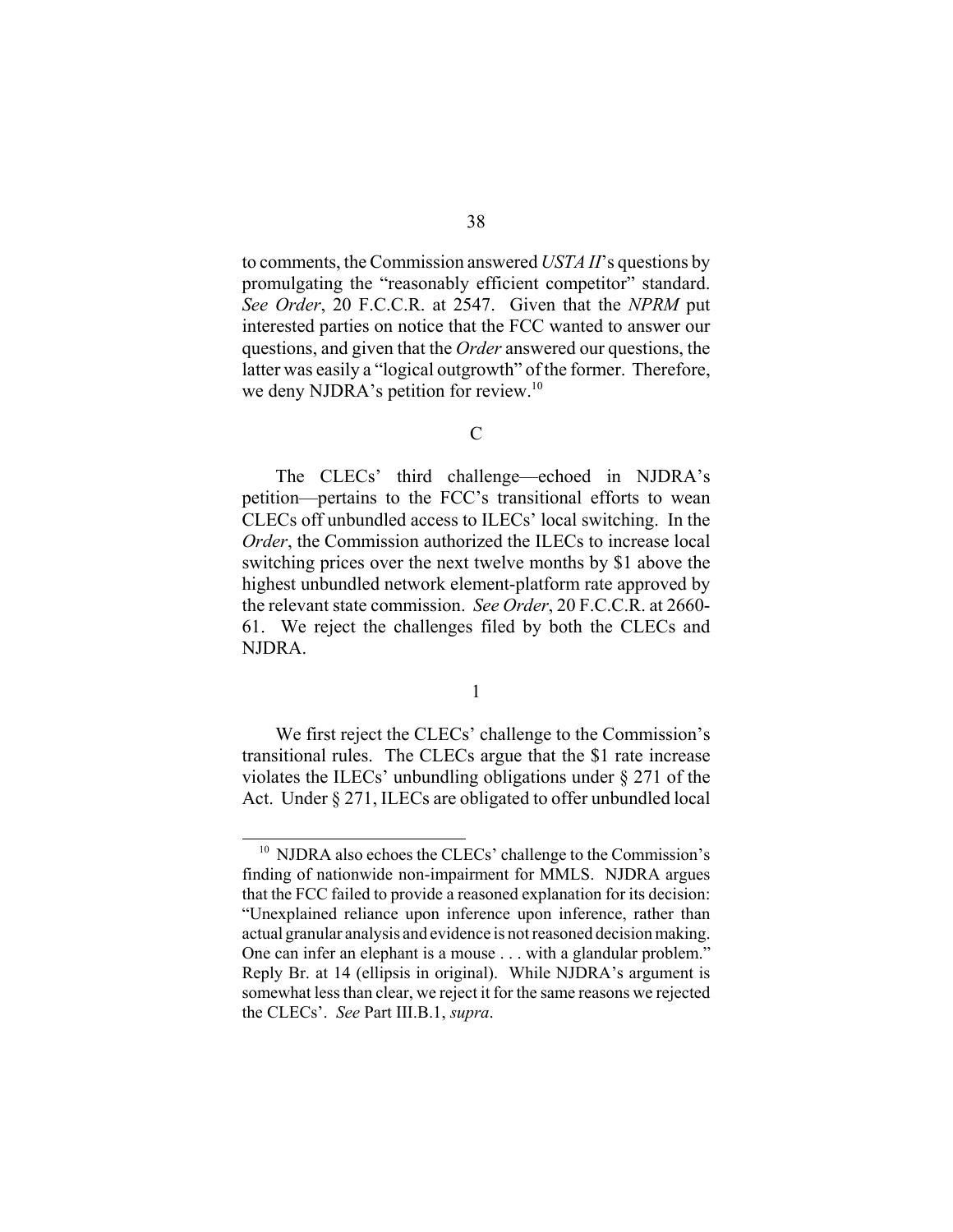switching at "just and reasonable" prices, as a precondition to the incumbents' right to compete in nationwide long-distance markets. However, the CLECs argue that the Commission in this case unlawfully approved the ILECs' rate increase without analyzing whether a \$1 hike would be "just and reasonable."

We need not reach the merits of the CLECs' claim because they waived it. "It is well established that issues not raised in comments before the agency are waived and this Court will not consider them." *Nat'l Wildlife Fed'n v. EPA*, 286 F.3d 554, 562 (D.C. Cir. 2002); *see also Nat'l Min. Ass'n v. DOL*, 292 F.3d 849, 874 (D.C. Cir. 2002). Here, the Commission put the public on notice of its proposed \$1 rate hike. *See NPRM*, 20 F.C.C.R. at 16798. However, the CLECs cannot point to a single place in the record—and we could not find one—in which anyone objected to the rate hike as "unjust" or "unreasonable" under § 271. *Cf.* Pet. Br. at 41 (pointing to challenges to the transitional rules, but pointing to no comments that challenged the rate hike as "unjust," "unreasonable," or in any way objectionable under § 271); NJDRA Reply Br. at 10 (same). Accordingly, the claim is waived.

2

We next reject NJDRA's challenge to the Commission's transitional rules. NJDRA argues that the \$1 increase was arbitrary because the FCC never disclosed any empirical justification for its calculation, and it ignored proffered alternatives, such as tinkering with the federal subscriber line charge. In NJDRA's view, "[t]his failure to address a material issue alone justifies setting aside the FCC's mass market decision." Pet. Br. at 13.

NJDRA's argument is meritless. The FCC "need not address every comment, but it must respond in a reasoned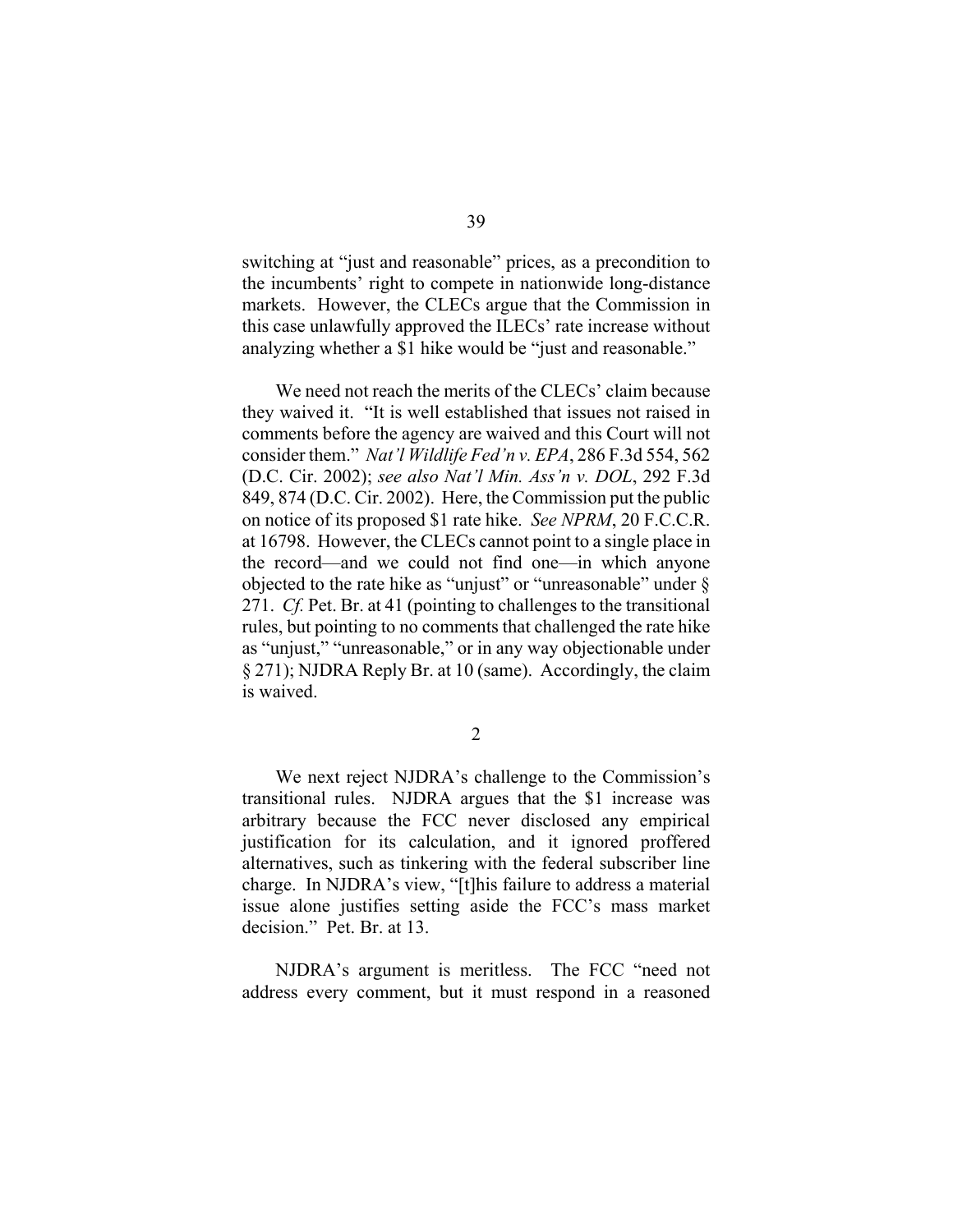manner to those that raise significant problems." *Reytblatt v. Nuclear Regulatory Comm'n*, 105 F.3d 715, 722 (D.C. Cir. 1997) (citing *Action on Smoking & Health v. CAB*, 699 F.2d 1209, 1216 (D.C. Cir. 1983)). "The failure to respond to comments is significant only insofar as it demonstrates that the agency's decision was not based on a consideration of the relevant factors." *Thompson v. Clark*, 741 F.2d 401, 409 (D.C. Cir. 1984) (internal quotation marks and citation omitted); *see also City of Waukesha v. EPA*, 320 F.3d 228, 257-58 (D.C. Cir. 2003) (per curiam).

Here, the Commission placed all interested parties on notice that it was considering an increase in local switching rates equal to \$1 over the UNE-P rate as a means of easing the transition to a world without unbundled switching. *See NPRM*, 19 F.C.C.R. at 16798. In its comments, NJDRA challenged the appropriateness of *any* rate increase, but it did *not* challenge the empirical justification for the specific rate increase proposed in the *NPRM*. *See*, *e.g.*, Comments of the NJDRA at 20-21, J.A. 953-54; Reply Comments of the NJDRA at 3-6, J.A. 2310-13. In response, the FCC explained its decision to adopt *a* rate increase, *see Order*, 20 F.C.C.R. at 2660-61, and "[t]his response demonstrates that the [FCC] considered and rejected petitioners' arguments . . . . This is all that the [Administrative Procedure Act] requires." *City of Waukesha*, 320 F.3d at 258.

#### IV

Finally, we address a miscellaneous claim, raised only in NJDRA's petition, that the FCC cannot preempt state public utility commissions from regulating telecommunications carriers. In NJDRA's view, the Commission "failed to acknowledge, let alone respond and address" the Ratepayer Advocate's question of whether the 1996 Act "violates the U.S. Constitution with respect to Article 1 [*sic*] (separation of power